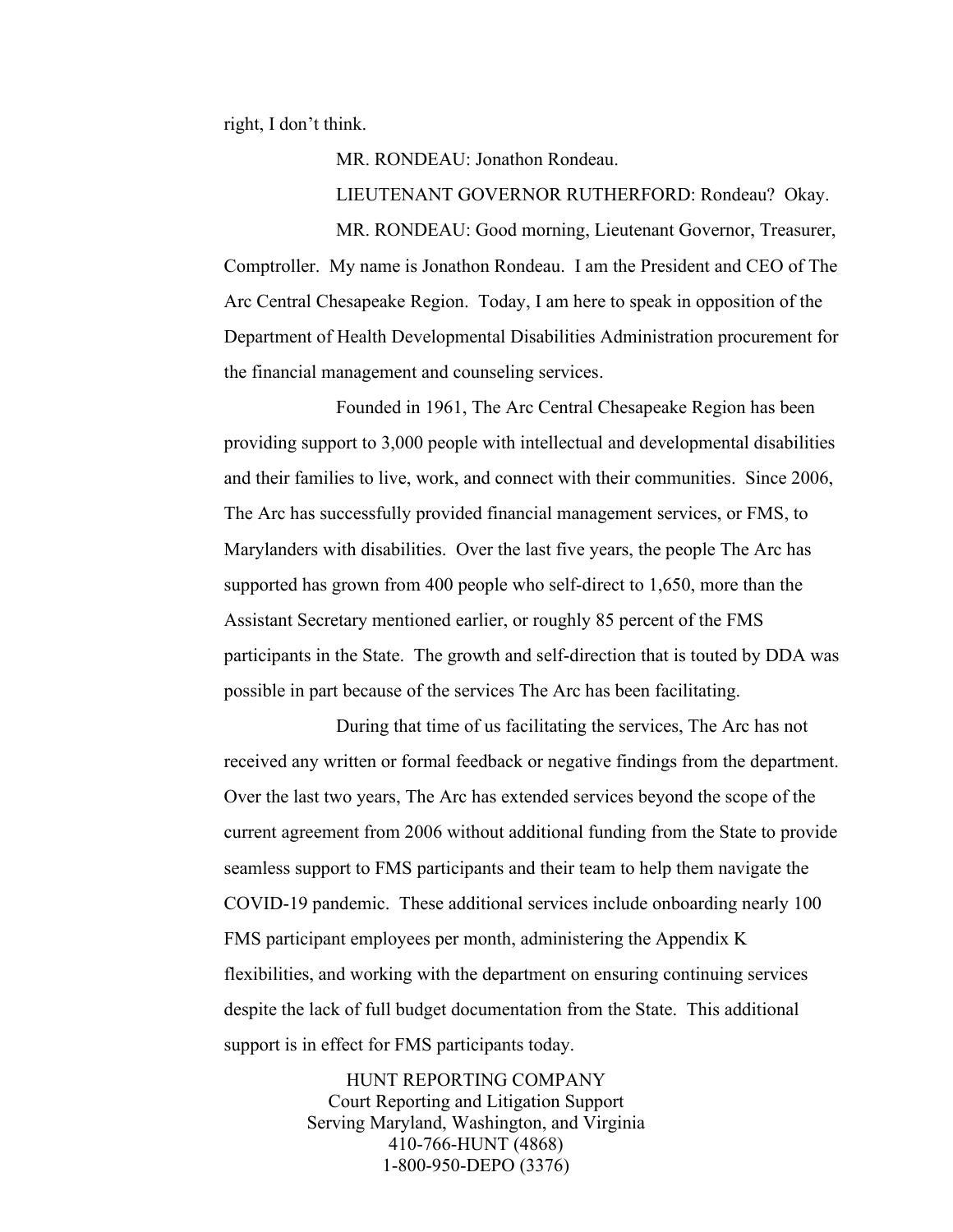In September, The Arc FMS response was disqualified by the department based on the sole fact that our MBE partner, which has been our MBE partner for four years, received their official notification of their State MBE status five days after the submission deadline. The Golden Group, a Hispanic owned accounting and financial services firm based in Maryland that had already secured its federal MBE status, began its MDOT MBE certification process in February 2001 (2021), over three months before the RFP was released. Due to the pandemic, like many State agencies, the agency that handled the MBE process were working remotely and was not timely in their communication or facilitating the MBE approval process with the Golden Group.

While they met all the requirements and received verbal approval from the State that they would be certified as an MBE before the closing of the date of the FMS RFP deadline, official notification in the State system did not occur until September 15th. Further concerning is the RFP clearly outlines a way to resolve MBE compliance issues if there is an issue with the MBE subcontractor at the time of award, but does not outline such a process in this situation. In fact, if The Arc was included in today's award, it would be fully compliant with the RFP's MBE and VSBE requirements. I do not believe the actions taken by the department honor the intent of the MBE process, nor was it designed to remove a nonprofit Maryland based incumbent to be replaced with for profit out of state contractors.

Today, a decision to move forward with this procurement would be a grave mistake. It essentially would end the employment of 40 Marylanders employed by The Arc and its subcontracting partners. It would also prevent Marylanders with disabilities included in the counseling component of the RFP response from employment opportunities. Your decision would move many of those jobs created in the current procurement out of state. I encourage the Board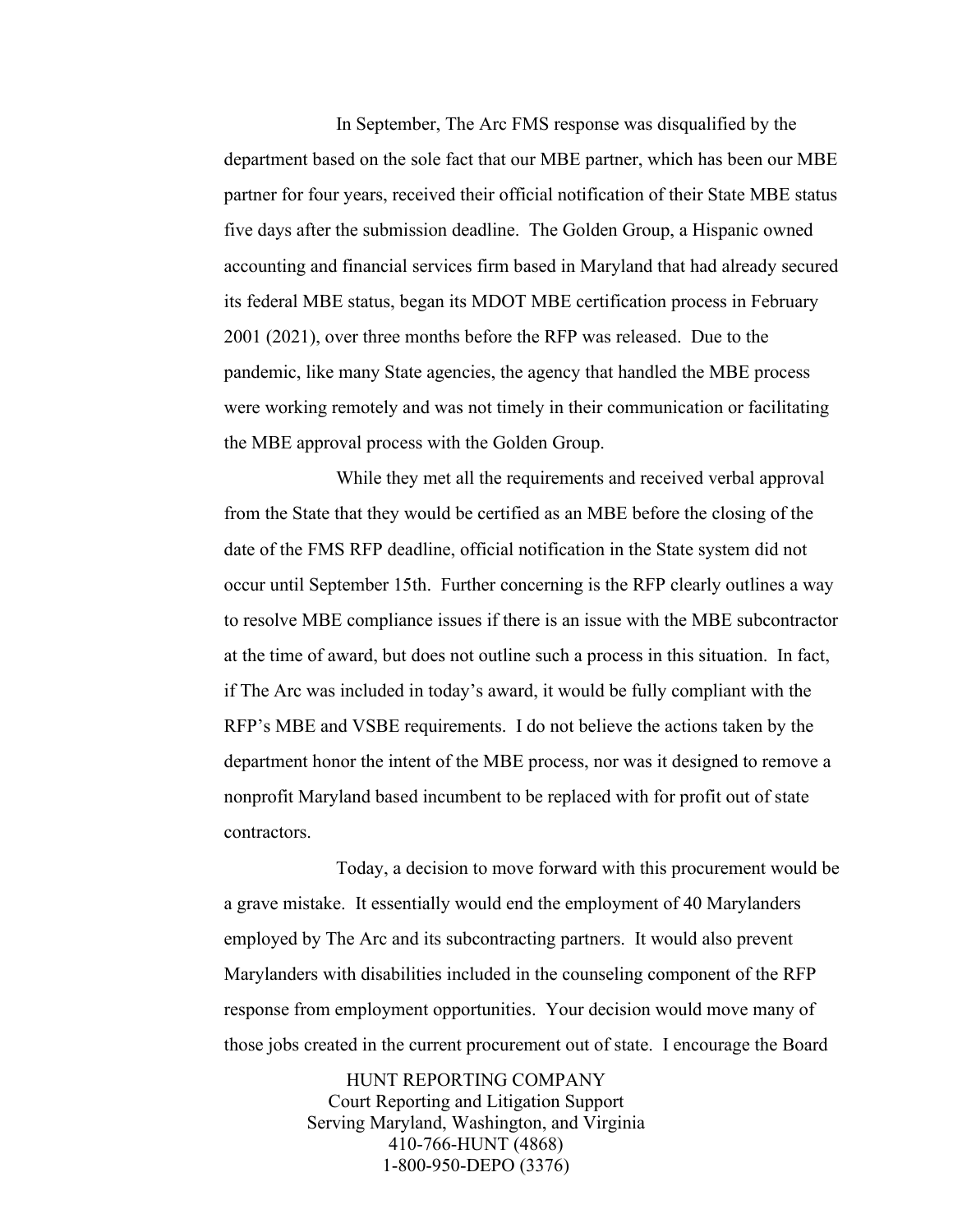contract?

not to approve the Agenda items and I thank you for your time.

COMPTROLLER FRANCHOT: -- question? LIEUTENANT GOVERNOR RUTHERFORD: Yes. COMPTROLLER FRANCHOT: How long has The Arc held this

MR. RONDEAU: We have been providing FMS services since 2006. We were one of the agencies that worked with the DDA at the time to envision this program.

COMPTROLLER FRANCHOT: So you have relationships over the long time you've been dealing with these families of individuals that have developmental difficulties and challenges?

MR. RONDEAU: Correct. This program started with a handful of people and today supports 1,650 participants that we specifically support.

COMPTROLLER FRANCHOT: And my understanding is you are a Maryland not for profit?

MR. RONDEAU: Correct.

COMPTROLLER FRANCHOT: And these families have become part of I guess your family to a certain extent because of the long time that you have dealt with their challenges?

MR. RONDEAU: We have -- the nature of FMS is to provide that back office support. And so we do provide a high level of customer service. So it is not the same in our other services where we are providing those services. But yes, people come to count on us. Especially during the pandemic, if someone needs to process a new employee quickly we are able to do that. Those relationships that they have built over the years of service that we have been providing are in place and we do that each and every day.

COMPTROLLER FRANCHOT: Yes, well I just want to thank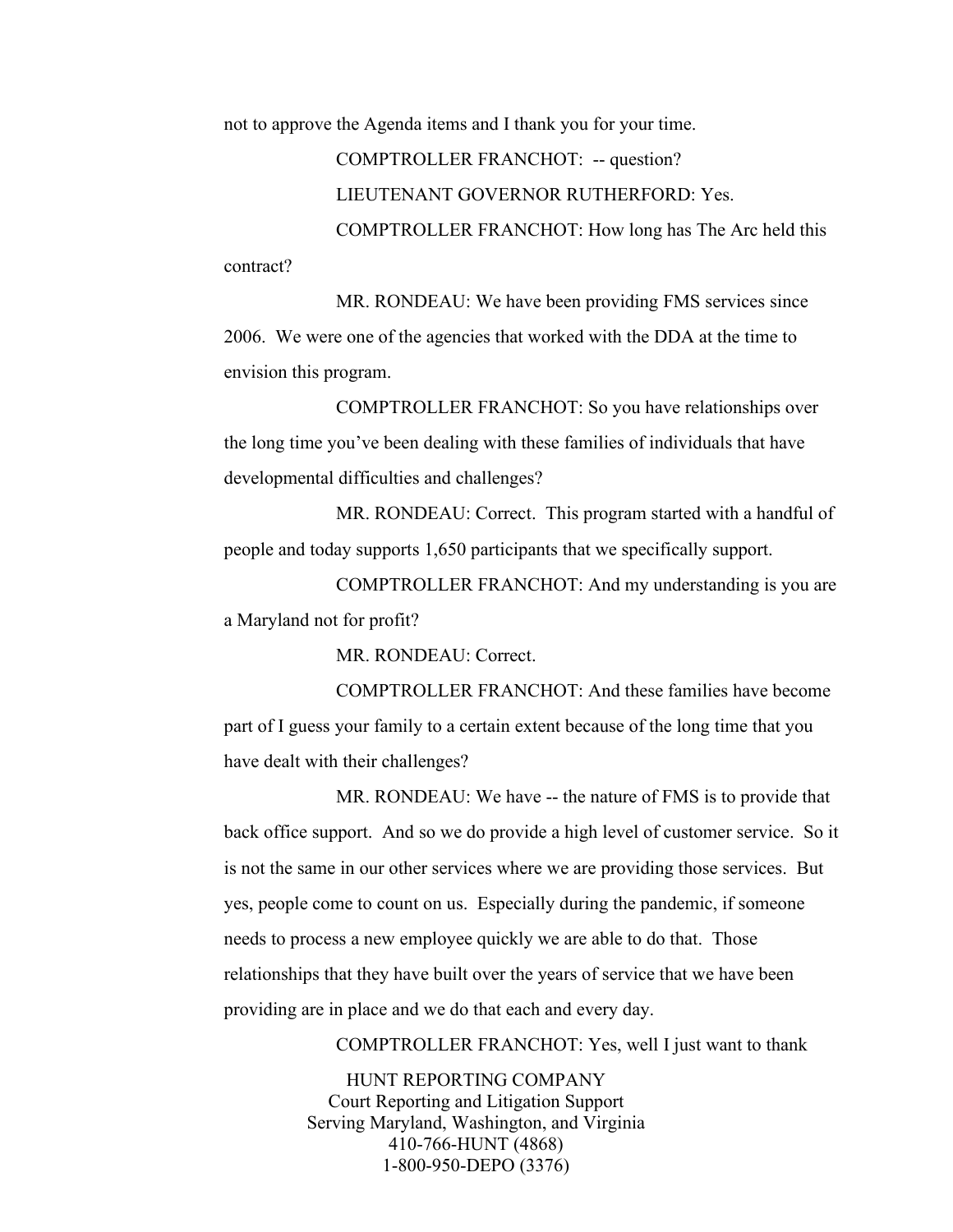you, thank you for what you have done, your organization. And the fact that you are beloved by the families of these individuals that are so deeply challenged just adds weight and gravity to your statements. I know we're here in somewhat of a procurement mode. But thank you for what you do for our citizens.

MR. RONDEAU: Thank you.

COMPTROLLER FRANCHOT: Thank you.

LIEUTENANT GOVERNOR RUTHERFORD: Any questions?

TREASURER DAVIS: I too want to echo my thanks for what you

do for our citizens. But my question is this. You said you've had the contract since 2006?

MR. RONDEAU: Mm-hmm.

TREASURER DAVIS: How long have you had the MBE partner that you are using?

MR. RONDEAU: They have been with us since October of 2017, so a little over four years.

TREASURER DAVIS: Seventeen?

MR. RONDEAU: Yes. Our current agreement --

TREASURER DAVIS: No, hold on, let me stay there for a second. This is your MBE partner and you said you've had them since '17, but they haven't had --

MR. RONDEAU: They didn't --

TREASURER DAVIS: -- certification --

MR. RONDEAU: -- out of state certification. Our current

agreement doesn't have any MBE requirements and we had been providing the

services 100 percent in house, and we slowly moved away in that direction.

LIEUTENANT GOVERNOR RUTHERFORD: Let me just

correct something. There really isn't a current agreement, because your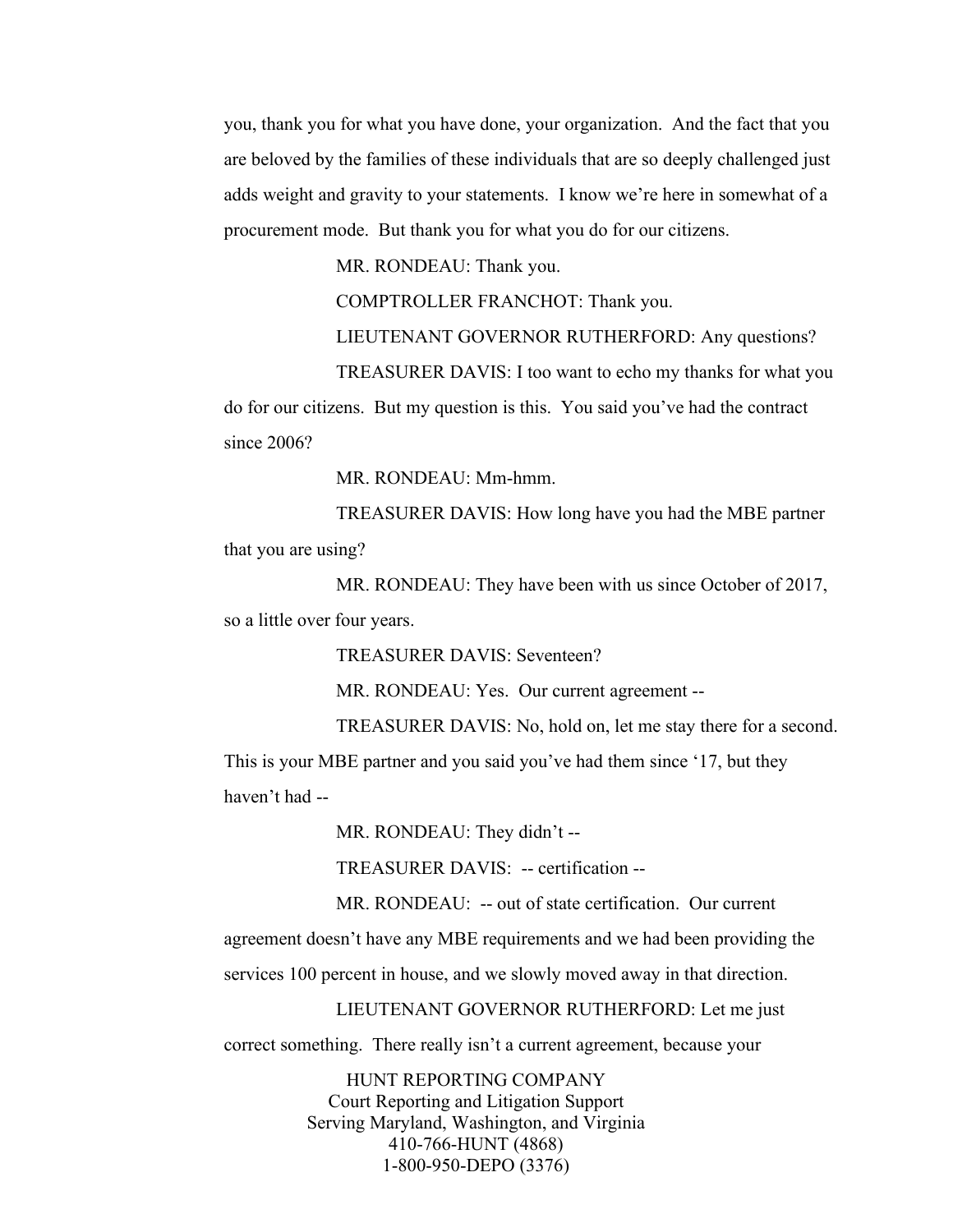agreement from 2006 expired.

MR. RONDEAU: However, the administration holds us accountable to that agreement. So I would argue it is a de facto agreement, whether it expired or not. When there is an issue or an accountability structure, the administration on numerous occasions, both in writing and verbally in meetings, uses that agreement as an example of what services we are to provide. Now, we do provide services well beyond the scope of the original services because that's what the people with intellectual and developmental disabilities and their families need. But that, I would argue that while technically it may not be right, it is de facto being utilized every day.

LIEUTENANT GOVERNOR RUTHERFORD: In equities, it's probably, you are probably right. But in terms of just the way our statutes are written and the Board of Public Works and procurement process, and I will be turning to the Health Department and we will be looking probably for a retroactive contract at some point that's going to have to go back to 2006, quite frankly, because it was never approved by the Board of Public Works.

MR. YE: I believe so, sir.

COMPTROLLER FRANCHOT: No, I have some other questions. I don't find that to be particularly important here. What I'm focusing on --

LIEUTENANT GOVERNOR RUTHERFORD: -- it is --

COMPTROLLER FRANCHOT: -- what I'm focusing on is your work for our people. God bless you. So this is a, it's my understanding that this is a \$15.7 million contract and let me just ask about the procurement situation right now. And are you litigating this with the Board of Contract Appeals?

MR. RONDEAU: We, our Board of Contract Appeals was denied. We have currently filed for a judicial review.

COMPTROLLER FRANCHOT: Good for you. You should do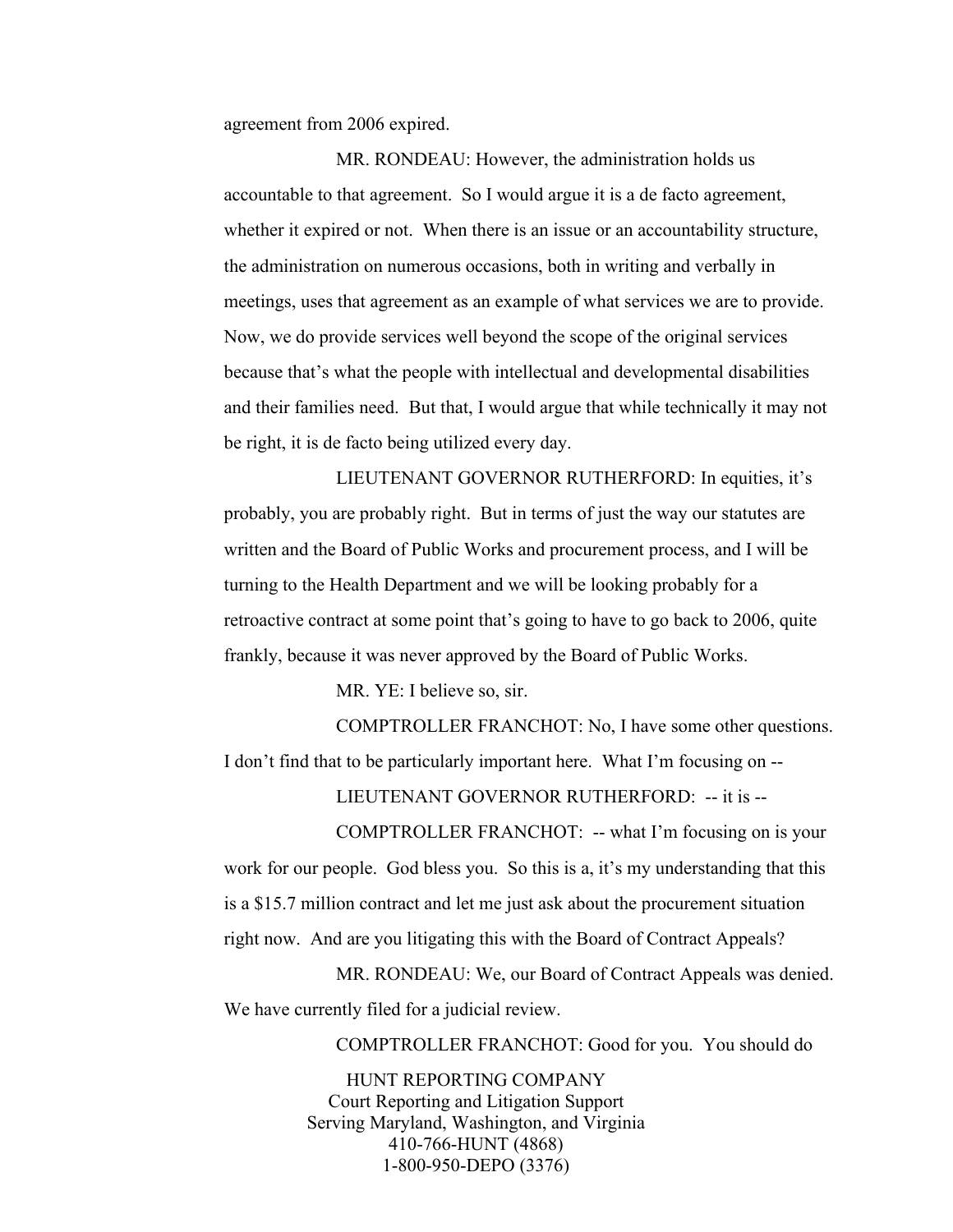## *4/27/2022 \*Board of Public Works\* 30*

that. So I guess this petition for judicial review has been there filed. But how appalling is it that we are in this situation? And let me just ask how long did MDOT have to consider the MBE certification request?

MR. RONDEAU: The process started in February. I don't have all the specifics with me today. There was some confusion in June and July about what the next steps were in that process and those, but there is some disagreements between our subcontractor and MDOT on where that communication fell down.

COMPTROLLER FRANCHOT: Right. But considering the outright embarrassment to the State of Maryland that apparently for months this application was pending, I'm just wondering about your concept of customer service that your sub-prime, I take it, MBE person was subjected to. So it's my understanding that legislation has been passed this session concerning this particular procurement?

MR. RONDEAU: Legislation was passed by the General Assembly and is being reviewed by the Governor's Office.

COMPTROLLER FRANCHOT: So the legislation is being looked at. It has been passed by the Legislature.

MR. RONDEAU: Correct.

COMPTROLLER FRANCHOT: And it affects this procurement specifically. And so I guess my concern to you is aren't we in obeying the rules literally jeopardizing our developmentally disabled community that is served by you? Aren't we jeopardizing the -- I mean, I just find the whole situation to be just totally unacceptable. I mean, these are not, these are folks that are highly challenged and families that have many, many responsibilities. And here we are heaping one more thing on. We're going to bring in two out of state companies. These are not in state, you are in state, the MBE is in state. And these other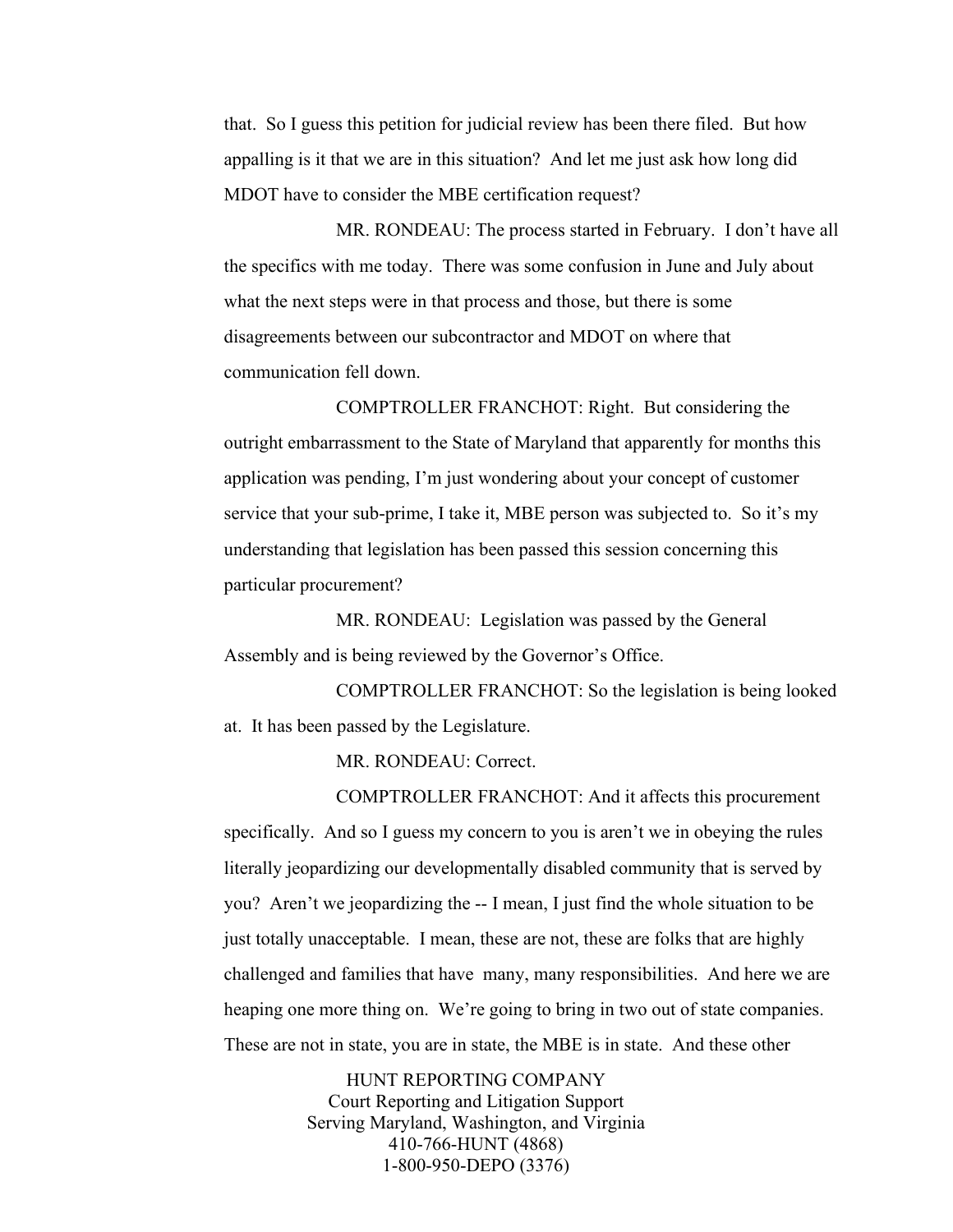vendors that we're being asked to approve a \$15.7 million contract for are from out of state. What about the services that they provide? What have you heard through the grapevine about the winners of these two contracts that your client has been I guess ruled out of order or something? You are not allowed to be considered for this, I guess.

MR. RONDEAU: So I want to be clear, The Arc's position has always been that we believe in choice. And so we are not advocating that there should only be one vendor. I want to be clear on that. We are advocating that due to a minor technicality, we shouldn't be excluded as a choice around that. I think to answer your earlier question is I think that there are pluses and minuses to every provider around that and those should be choices. I think there is one of those providers that there potentially are some concerning things, but that has not been the focus of sort of my purview but has come from the people we support sharing that information regarding that. So I really do, I think the bigger concern is we are still feeling the elements of a pandemic. We are in a pandemic. While we are not masked, there are still challenges that particularly vulnerable populations like people with intellectual and developmental disabilities are facing. With a workforce crisis shortage, if The Arc isn't one of the choices of FMS vendors, every employee of those 1,650 FMS participants will have to refill out paperwork, be essentially rehired, new background checks, which can be challenging for those FMS participants, it can cause delays, and in many cases across the country during FMS transitions there is a lapse in services. And we want to make sure that there is a choice. If people want a different vendor, they should have that option. But for many people, this is not the moment for that, especially for an, when an organization such as The Arc has been providing those services, meeting the goals.

COMPTROLLER FRANCHOT: Yes, well I have a ton of emails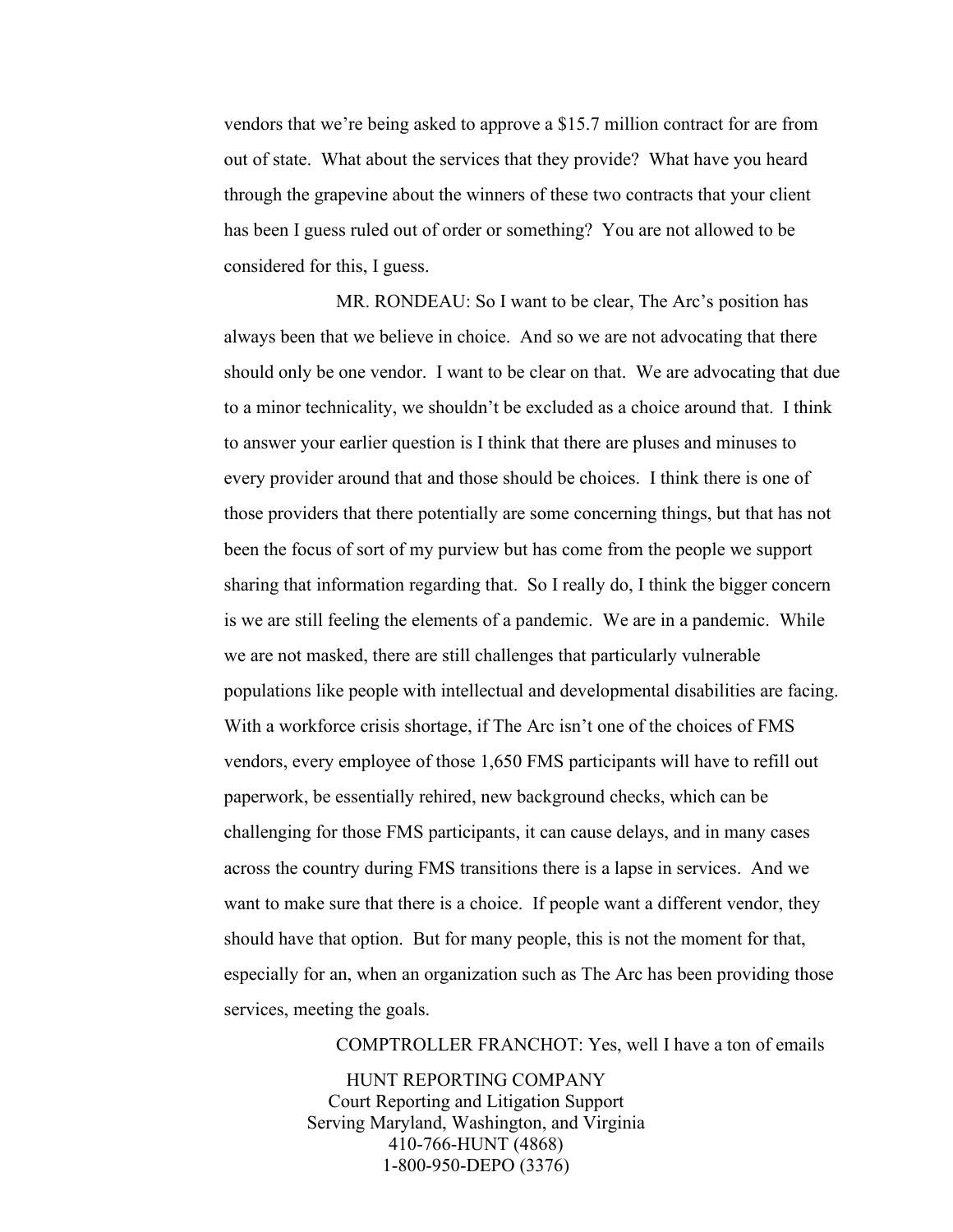and press articles about one of the vendors that we are about to apparently award a \$15.7 million contract to. Talk about their horrible performance in other states. So this is acceptable to the State of Maryland? And I emphasize again, unbelievably vulnerable individuals and their families. Why? I don't know, gee, it just happened that way. So yeah, thank you, thank you for having the courage to stand up and speak honestly about this situation. And I hope that we are going to take some action on it that will help protect the citizens of the State.

MR. RONDEAU: Thank you.

COMPTROLLER FRANCHOT: Thank you.

LIEUTENANT GOVERNOR RUTHERFORD: Thank you.

TREASURER DAVIS: Just real quick. And I honestly have no position at this time on it. I'm just sort of listening and trying to get caught up on understanding. From what I've read and hearing, or have heard, what this really comes down to, it's not about The Arc. You know, you all from most accounts, if not all accounts, are doing a good job. What this comes down to, and forgive me but I think my past life is starting to creep back in, but as I'm listening to the testimony what really happened here was you stuck with a vendor that you shouldn't have. Meaning, the vendor wasn't ready to go as the law requires, and then by sticking with that vendor and then it didn't happen, it jeopardized your contract. I mean, the subcontractor jeopardized your position. So when we are talking about this, it's not really The Arc in terms of what you are providing. It's the entity you chose to partner with, they weren't ready to go. And so that's why I had asked the original question about 2017. If you were an MBE, although this question, although this particular contract may or may not have required you to be certified, I would think as an MBE if you are going to do business with the State of Maryland, you would get certified as an MBE in the State of Maryland. Or if you are going to be someplace else, you would be certified as that. What it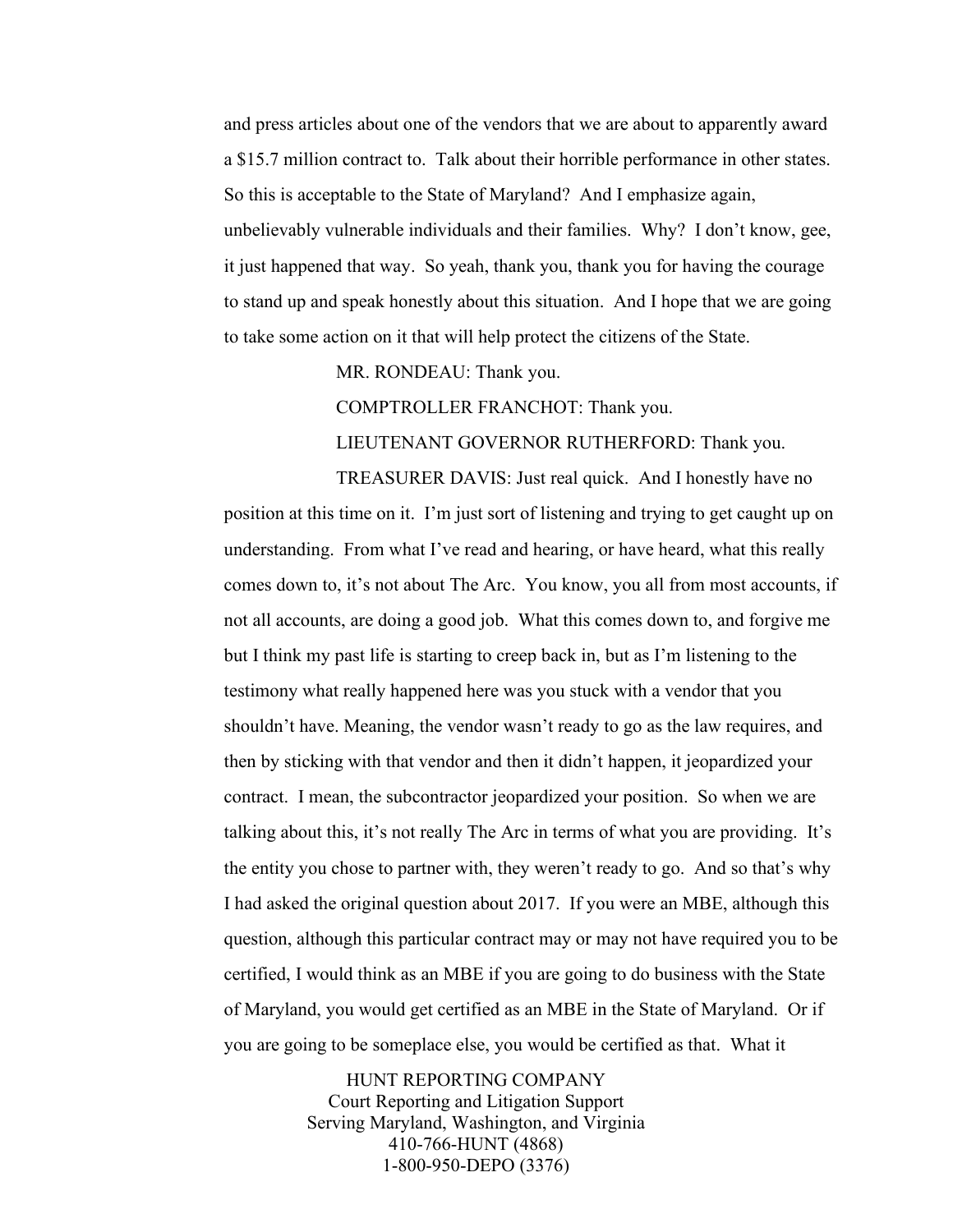sounds like they did was they didn't worry about the certification until it became a problem. And when you do that, this is where we end up because essentially you are coming in at the last minute trying to do something that you could have done five years ago. You had five years ago, and then you wanted towards the end to get it done and as a result -- and I certainly can appreciate the loyalty. But Arc's loyalty to this MBE company and them not being certified has now jeopardized your position. Is that a correct understanding of what has happened?

MR. RONDEAU: So I would characterize it as slightly different. One, our decision was, the subcontractor in question mostly works with nonprofits where MBE -- so they don't work with commercial entities very much. And so the nonprofits generally are not, not for contract work. So this was a different experience for them. The other was they began the process before the procurement started. And so I agree that different decisions, looking back, could have been made at the time anticipating what could have happened. I would say that both the Deputy Secretary and the administration wouldn't have any conversations about any potential procurement with The Arc due to confidentiality with procurement laws. So it was difficult for us to know what the requirements are. We don't want to make a small business go through steps if that's not going to be a requirement.

Furthermore, another subcontractor, numerous other subcontractors in our proposal are nonprofits employing people with disabilities. Because they are nonprofits, they don't qualify for MBE status like they used to years ago, where nonprofits could receive an MDOT MBE status. So I would say the spirit of our proposal is stronger than the 20 percent requirement of it, and I think that's what I'm asking both in the short term and the long term, is to look at what the spirit of the law is and what the services that are being delivered and that the continuity of services in this moment and for a vulnerable population such as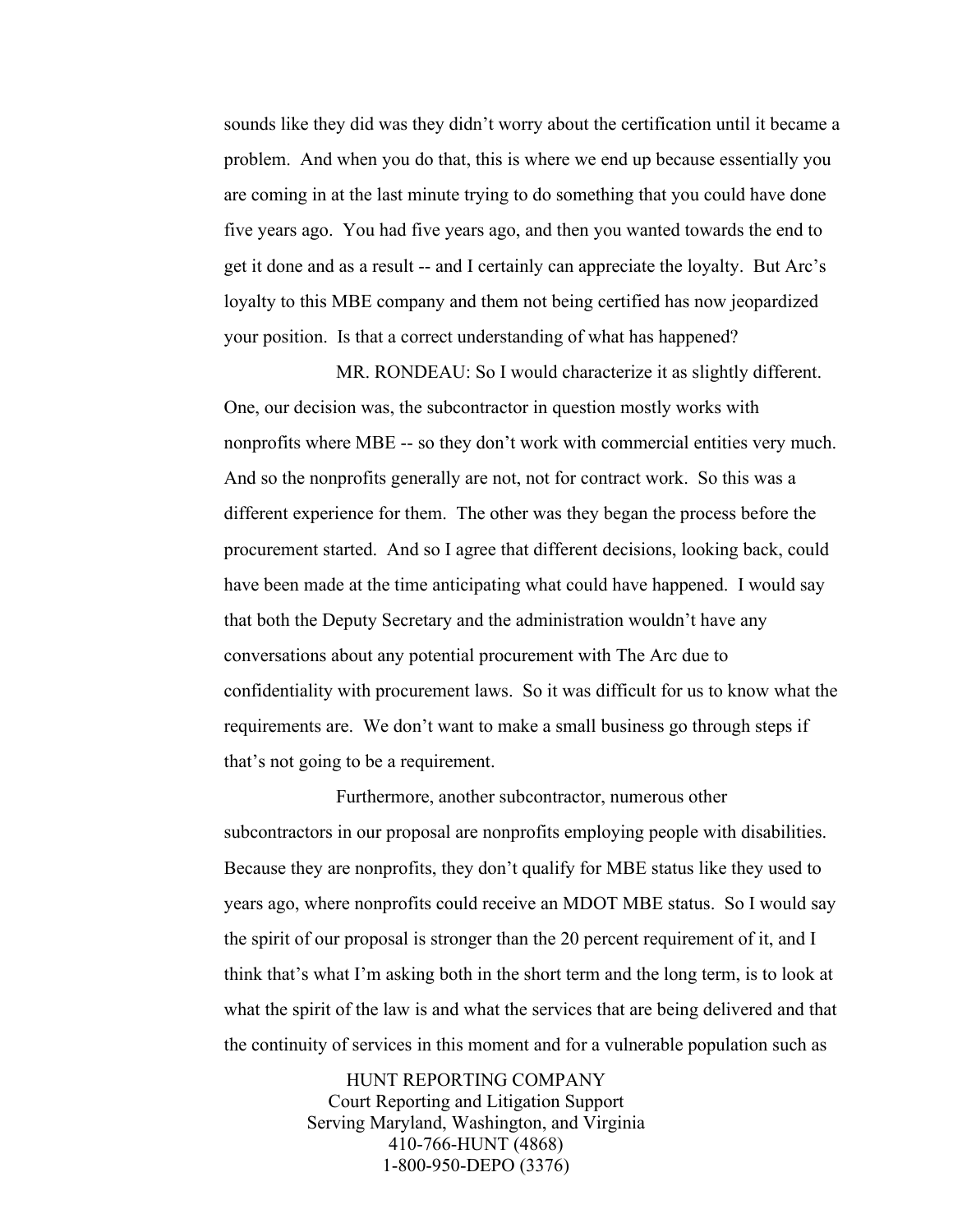people with disabilities is more important than the technicality of this particular situation.

LIEUTENANT GOVERNOR RUTHERFORD: Going back to the technicality, the subcontractor did go through the process of DBE certification at the federal level.

MR. RONDEAU: Correct. And they had that prior to the -- LIEUTENANT GOVERNOR RUTHERFORD: But he or she just didn't think to try the State level?

MR. RONDEAU: There was a misunderstanding that got resolved over the summer of whether or not that communication automatically had made them have MBE status. Again, there is disagreements on both sides. I want to be transparent about that, about sort of what transpired during that period of time. But that is my understanding.

LIEUTENANT GOVERNOR RUTHERFORD: Okay. Thank you.

COMPTROLLER FRANCHOT: Could I just ask you, are you aware, if this goes through, which I hope it doesn't, but if it does go through, May 1st, all of a sudden we have a whole change. Is there a transition plan that you have been --

MR. RONDEAU: We, The Arc was not communicated that this RFP was even put out in the system in May. We haven't been communicated what a transition would look like. Our contract, whether it's legal or illegal or current, doesn't specify what a transition plan would look like or how The Arc would be compensated for that, what the timeline would be, and there has been no communication from the department regarding that. So I don't, if you vote for it today, I have no idea what will happen tomorrow or next week and what our responsibility would be.

COMPTROLLER FRANCHOT: This is just a total, it's like out of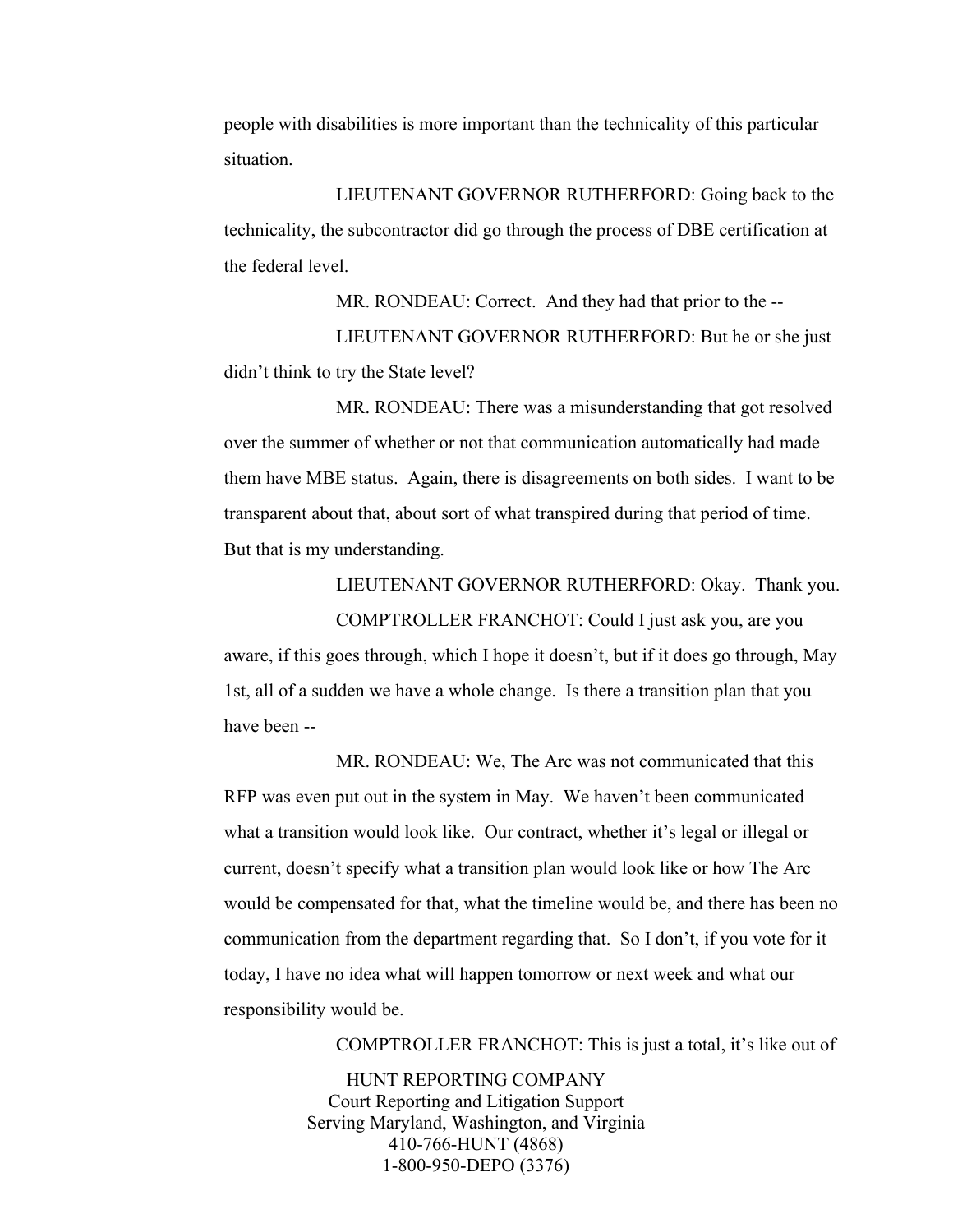a Dickens novel or something. But I see Mr. Ye over there from the Health Department. Do you have a transition plan May 1st to disrupt this situation for vulnerable people all over the State?

SECRETARY GONTRUM: Mr. Assistant Secretary, come up to the podium, please.

LIEUTENANT GOVERNOR RUTHERFORD: Thank you, Mr. Executive Secretary.

MR. YE: Good morning, again, Governor, Mr. Treasurer, Mr. Comptroller. To answer your question, the department does have a transition plan. It is quite dependent on the Board's action today. I can tell you that should the Board approve the two recommended awards, we would like to work with the existing vendors, there are two of them, on a six-month transition plan to take things through to the end of the year.

COMPTROLLER FRANCHOT: And just tell me what is going to happen May 1st.

MR. YE: Well sir, that depends on what happens today.

COMPTROLLER FRANCHOT: Well, let's assume the negative, which is that this particular situation moves forward. What is the plan on May 1st? Are you going, where is it? Do you have it anywhere?

MR. YE: Well sir, again, if the Board approves these recommended awards, (indiscernible) work with all of the vendors, the new awardees, the previous vendors, on a transition plan. If we have the opposite situation, sir, then we will be in a position of delivering a report to the legislative auditor's office that the Board has instructed us to continue with illegally procured contracts and right now we are trying to follow the law that you passed in 1994 that specifically says we can't do this, we can't allow for a waiver to the minority owned business enterprise.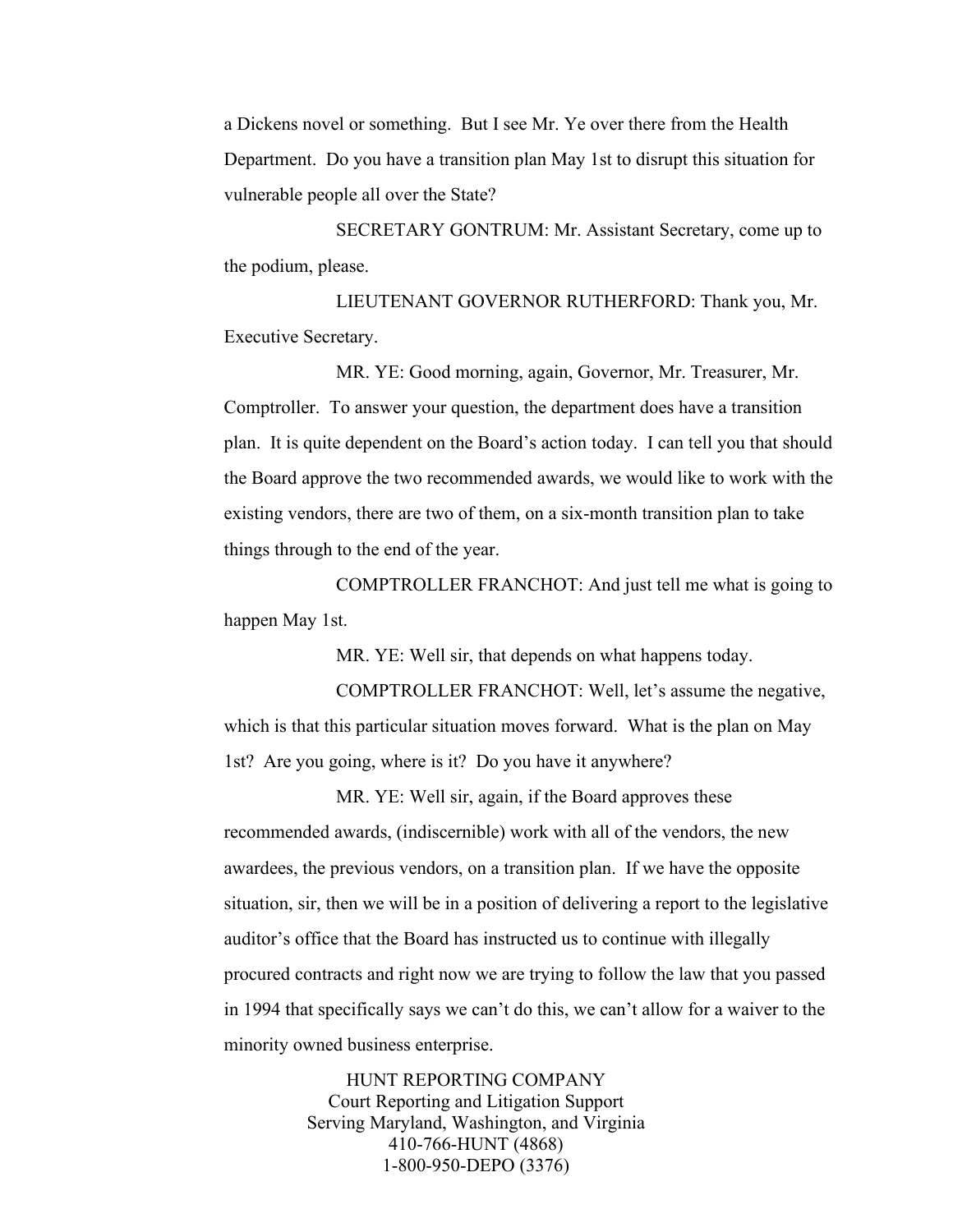COMPTROLLER FRANCHOT: So you have no transition plan, you just intend to get one if this contract sadly is approved, which I hope it isn't. But --

MR. YE: With respect, Mr. Comptroller, that is not accurate. There is a transition plan. But there are a number of plans that are dependent on the Board's actions today. And as I said earlier, there is a transition plan and we will take appropriate steps dependent on the Board's actions.

COMPTROLLER FRANCHOT: So I have all these complaints from people about the people you have selected. Here, if you want to read through them, you are welcome to. But I'd like to see the transition plan. So maybe you could get your assistant or somebody to print it out as we hear from the advocates so I could actually see it. Because I'm not sure it exists. Thank you.

LIEUTENANT GOVERNOR RUTHERFORD: Well, I'm going to

--

COMPTROLLER FRANCHOT: But that's okay. I'm happy to turn it over to the advocates.

LIEUTENANT GOVERNOR RUTHERFORD: Well, I'm actually before even talking to the advocates, I'm going to make a motion that we withdraw this so that we can take a closer look at this item. And if I have a second --

COMPTROLLER FRANCHOT: I would second that. It's the right thing to do, Lieutenant Governor. I appreciate that. And I'm sorry I'm worked up over it. But you know, this is a, this is something that I think got lost in the details and –

LIEUTENANT GOVERNOR RUTHERFORD: And maybe that transition report is something you can get to the Board members, particularly to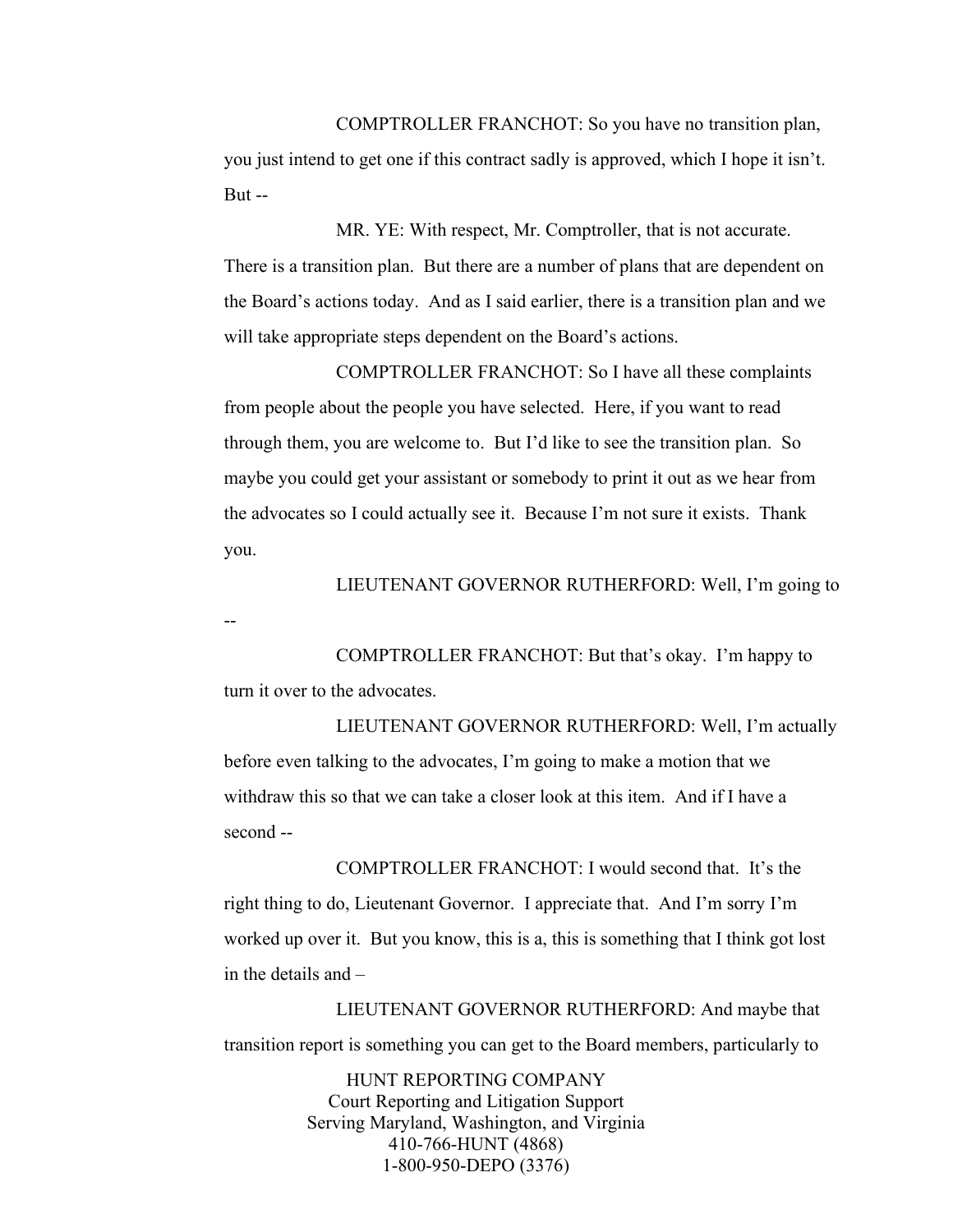the Comptroller who has asked for it --

MR. YE: Absolutely. We'll be happy to do that, Lieutenant Governor.

> SECRETARY GONTRUM: On a procedural note, Governor -- LIEUTENANT GOVERNOR RUTHERFORD: This is just on 30. SECRETARY GONTRUM: Which will be deferred then? The

Secretary can withdraw the item if he would like, or the Board can certainly take a motion to defer the item.

LIEUTENANT GOVERNOR RUTHERFORD: Oh, well I guess it's the Health Department's withdrawal.

MR. YE: I would certainly defer to the pleasure of the Department of General Services --

> LIEUTENANT GOVERNOR RUTHERFORD: To withdraw -- MR. CHURCHILL: We'll withdraw.

LIEUTENANT GOVERNOR RUTHERFORD: Okay. The item has been withdrawn.

SECRETARY GONTRUM: Thank you, sir.

LIEUTENANT GOVERNOR RUTHERFORD: Okay, thank you. Apologies to all those who came to testify for and against, but we are going to withdraw that item. I have a question, and I guess it's for Webster, if you could come back up, on 37-MOD. Not a -- so it's a modification increasing funding for another several months. I guess, and I guess the wording in terms of why the request is made, increased utilization due to the COVID-19 pandemic. I would kind of argue that it's tangentially related, but more so with the increases in overdoses and the murder rate, particularly in Baltimore City.

MR. YE: That is absolutely correct, sir.

LIEUTENANT GOVERNOR RUTHERFORD: You know, so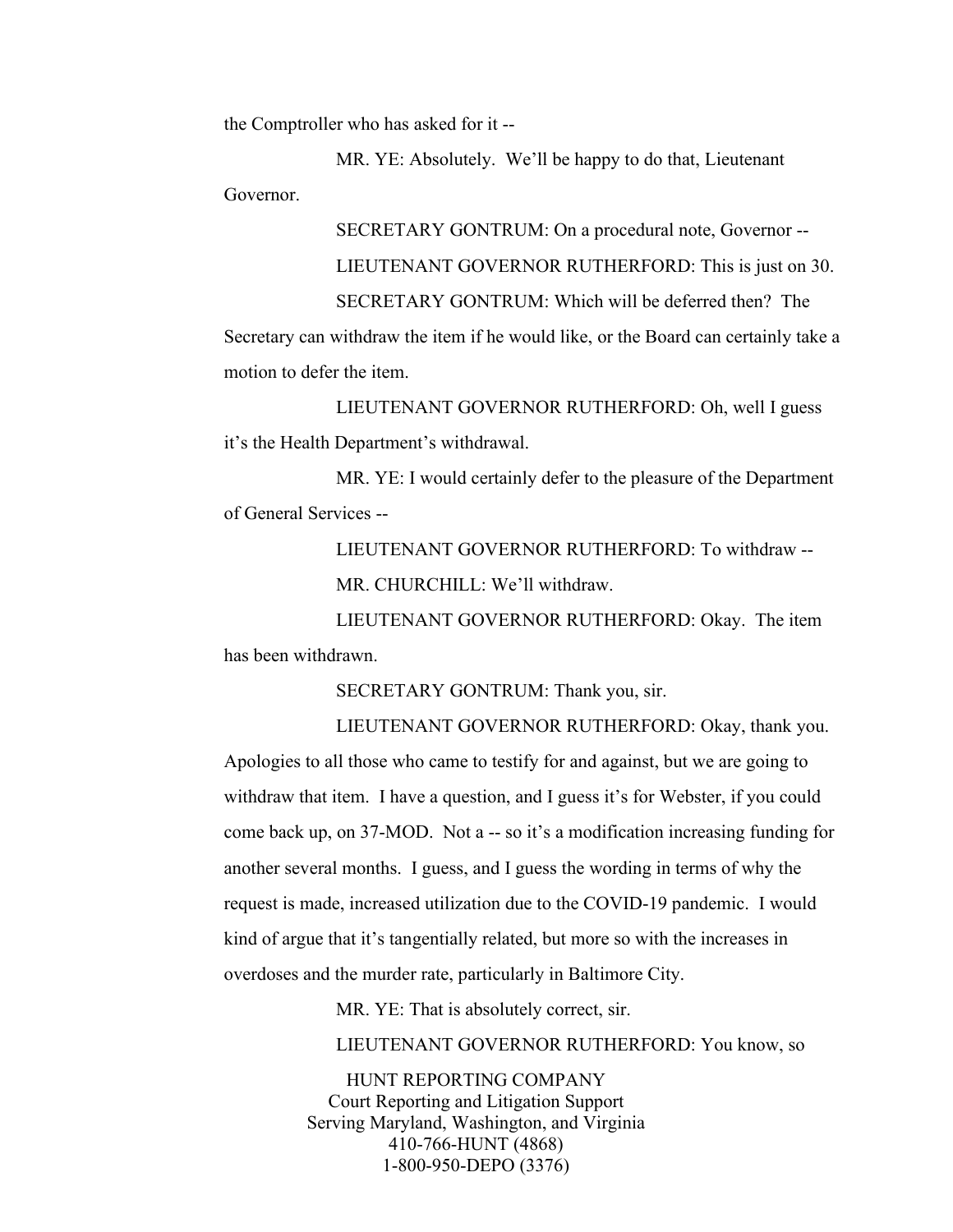tangentially you can say the pandemic has caused us trauma and stress, but it has led to those type of problems that we are seeing, increased overdoses and the murder rate, unfortunately.

MR. YE: Correct, sir.

LIEUTENANT GOVERNOR RUTHERFORD: Okay. I just wanted to put that in the record.

MR. YE: You are absolutely right.

LIEUTENANT GOVERNOR RUTHERFORD: All right. Thank you.

COMPTROLLER FRANCHOT: So I have -- I understand we got a proclamation too. But I see Mr. Doyle is here, and I just wanted to, I know this is a, you have already gone through MDOT's Agenda. But I just wanted to commend the Port Director on the successful refloating --

LIEUTENANT GOVERNOR RUTHERFORD: Offloading.

COMPTROLLER FRANCHOT: -- this was an unbelievably difficult situation. And I just wanted to compliment Director Doyle and everyone that was involved, the Coast Guard, the State, local government agencies. I also want to applaud Evergreen, which I was somewhat critical of, the company that owned this ship. Thank God it didn't block the channel. They apparently did everything appropriately and as a result, our team was able to refloat this thing and I just wanted to, Mr. Doyle, maybe you could just come up and say a word about how successful this operation was.

LIEUTENANT GOVERNOR RUTHERFORD: I'm glad you said that. But we could have gotten through this item and gone back to him. But go ahead.

MR. DOYLE: Let the record reflect my name is William Doyle, Bill Doyle. I'm the Executive Director for the Maryland Port Administration Port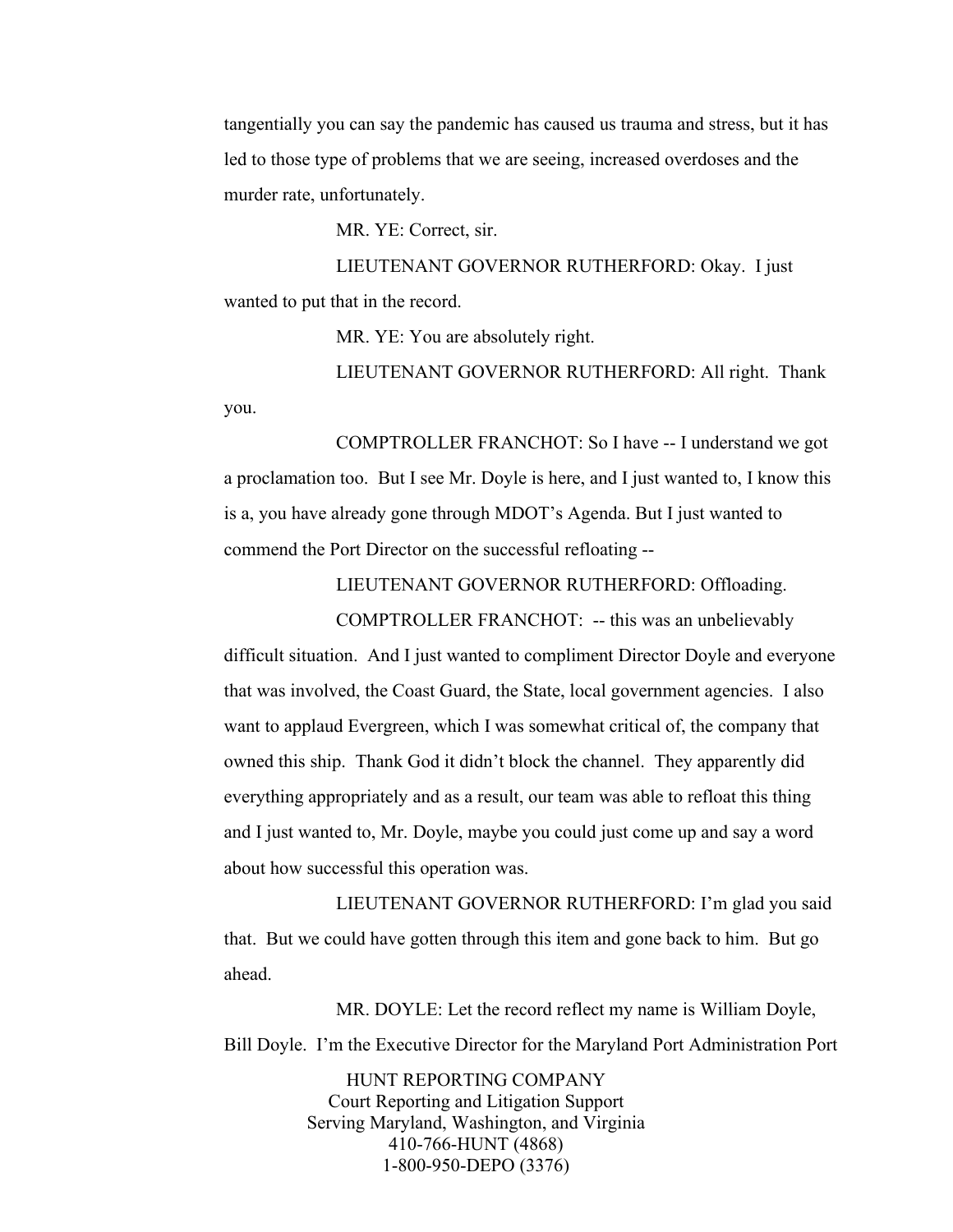of Baltimore. You are correct, sir. Evergreen Marine Corporation is probably the oldest, the longest serving container company in the Port of Baltimore. We've had a relationship with them dating back to the seventies. I commend them for their work in the grounding. Not often do you see a shipping company step back and let the experts come in and do their work, and they did. The Coast Guard was the lead federal agency, the Maryland Port Administration, the labor unions that had to offload the containers, Maryland Department of the Environment, Maryland --

LIEUTENANT GOVERNOR RUTHERFORD: Natural Resources.

> MR. DOYLE: -- MES, all of them came together. And --COMPTROLLER FRANCHOT: Secretary Riccio, Haddaway-

Riccio?

MR. DOYLE: Yes.

COMPTROLLER FRANCHOT: Department of Natural

Resources?

MR. DOYLE: Yes, everybody was involved. And I want to commend, you know, I'll put America first on anything, and I'll put Baltimore first on anything. And the local contractors that came out to assist with our tugboat companies in the Port of Baltimore, they performed like none other. And I've been in this business since I was 18 years old, starting in a shipyard in Quincy, Massachusetts. I'm 52 now. I've been all over the world. I've seen salvage operations everywhere. This was by far the best and it was because of the people that were involved who didn't compromise safety and the environment for the speed to get it done. That's what they did. We could have gone 24 hours taking containers off that ship, but we didn't. When the sun went down, we put everything away. Every day we looked at it the same way. Nobody died.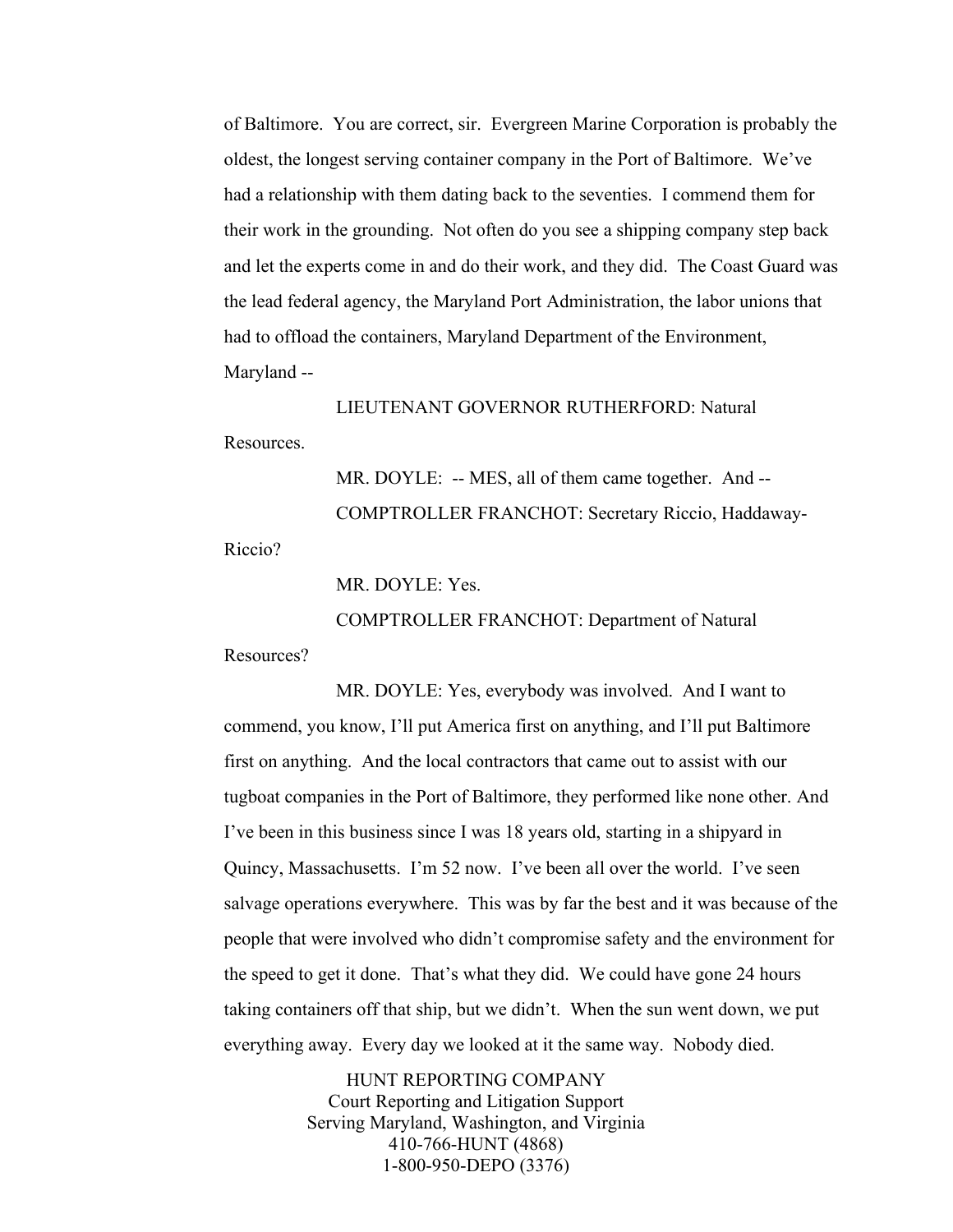Nobody was seriously injured. No breach in the hull. No oil spills in the Bay. And commerce did not stop in and out of the Port of Baltimore. And that's our checkpoint every single day of those four weeks. So with that, thank you for those comments, sir. I really appreciate it.

COMPTROLLER FRANCHOT: Yes, and you mentioned the longshoremen who also, you know, they had a part to play.

MR. DOYLE: Yes, they did. Even though the container operations on the ship, you know, taking them off, which is difficult, I mean, you're not going from shore side to a ship that's at the dock. You've got a deck barge, a crane barge, and a ship, and you're going from water to water. So although we were allowed to unload those containers during the day, the longshoremen went around the clock at Seagirt making sure that those containers got off, were set aside, so that once the ship was refloated they could go back into commerce. And they did a tremendous job.

COMPTROLLER FRANCHOT: Well, give my regards to them because obviously that was, they were an important partner also. Thank you for that update.

MR. DOYLE: Thank you, sir.

LIEUTENANT GOVERNOR RUTHERFORD: Thank you. Back to the DGS Agenda. Item 39 is an IT matter with the Department of Labor. I just have a question in terms of the bid spread. Mr. Secretary, Item 39-IT?

MR. CHURCHILL: Item 39 having to do with the web-based adult literacy system. We have Douglas Weimer, the adult education program specialist. But your question is on bid spread so I'd like to get a little more into that to make sure we're --

LIEUTENANT GOVERNOR RUTHERFORD: Okay. And this is similar with the 42-IT. But that's elections. It just seems the spreads are,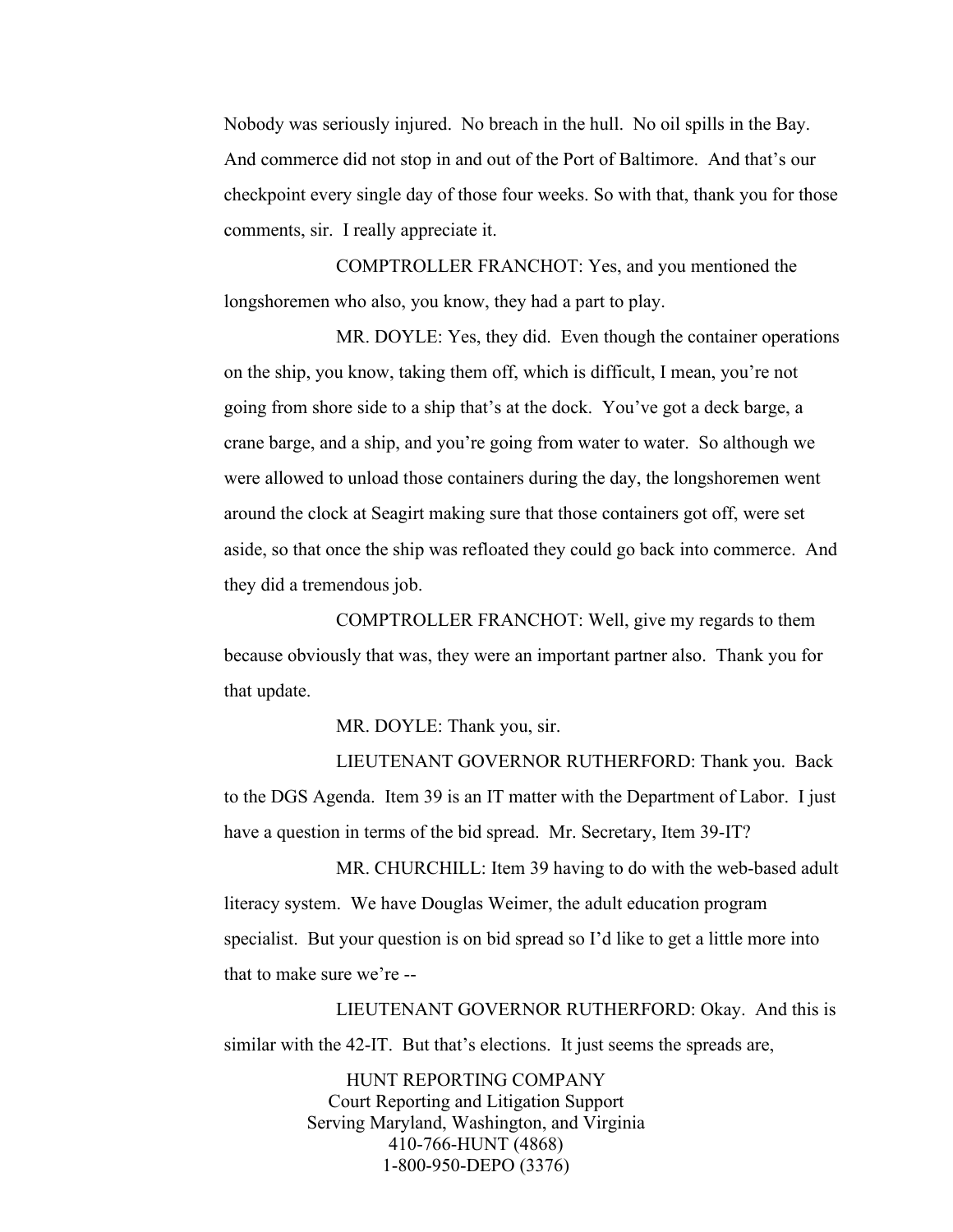between the first, second, and third bidders, are you know --

MR. CHURCHILL: We also have Latesa Thomas with the Department of Labor.

SECRETARY GONTRUM: Ms. Thomas is --

MS. THOMAS: Yes, good afternoon. Yes, good morning.

LIEUTENANT GOVERNOR RUTHERFORD: Good morning.

 MS. THOMAS: Yes, we do have, this is an RFP that we did procure and before you, you do see the technical rankings for one, two, and three and the financial rankings. You have a question in reference to the bid spread?

LIEUTENANT GOVERNOR RUTHERFORD: Well first ask, identify yourself for the record.

MS. THOMAS: Thank you. I'm Latesa Thomas. I'm the Chief of Procurement for the Department of Labor.

LIEUTENANT GOVERNOR RUTHERFORD: Okay. So my question really is between the first and second. Their pricing seems to be, you know, a pretty good spread. Are you sure that they can do the work?

MS. THOMAS: Absolutely.

LIEUTENANT GOVERNOR RUTHERFORD: And aren't going to come back with a change order?

MS. THOMAS: Yes. We did a reference check, we did everything that we needed to do in order to make sure that they were fair, reasonable, that their references were outstanding. We believe that they can perform the job.

> LIEUTENANT GOVERNOR RUTHERFORD: Okay. So 39-IT. MS. THOMAS: Yes.

LIEUTENANT GOVERNOR RUTHERFORD: All right. Okay. Well, that's the question there. Another IT item. Thank you very much.

MS. THOMAS: You're welcome.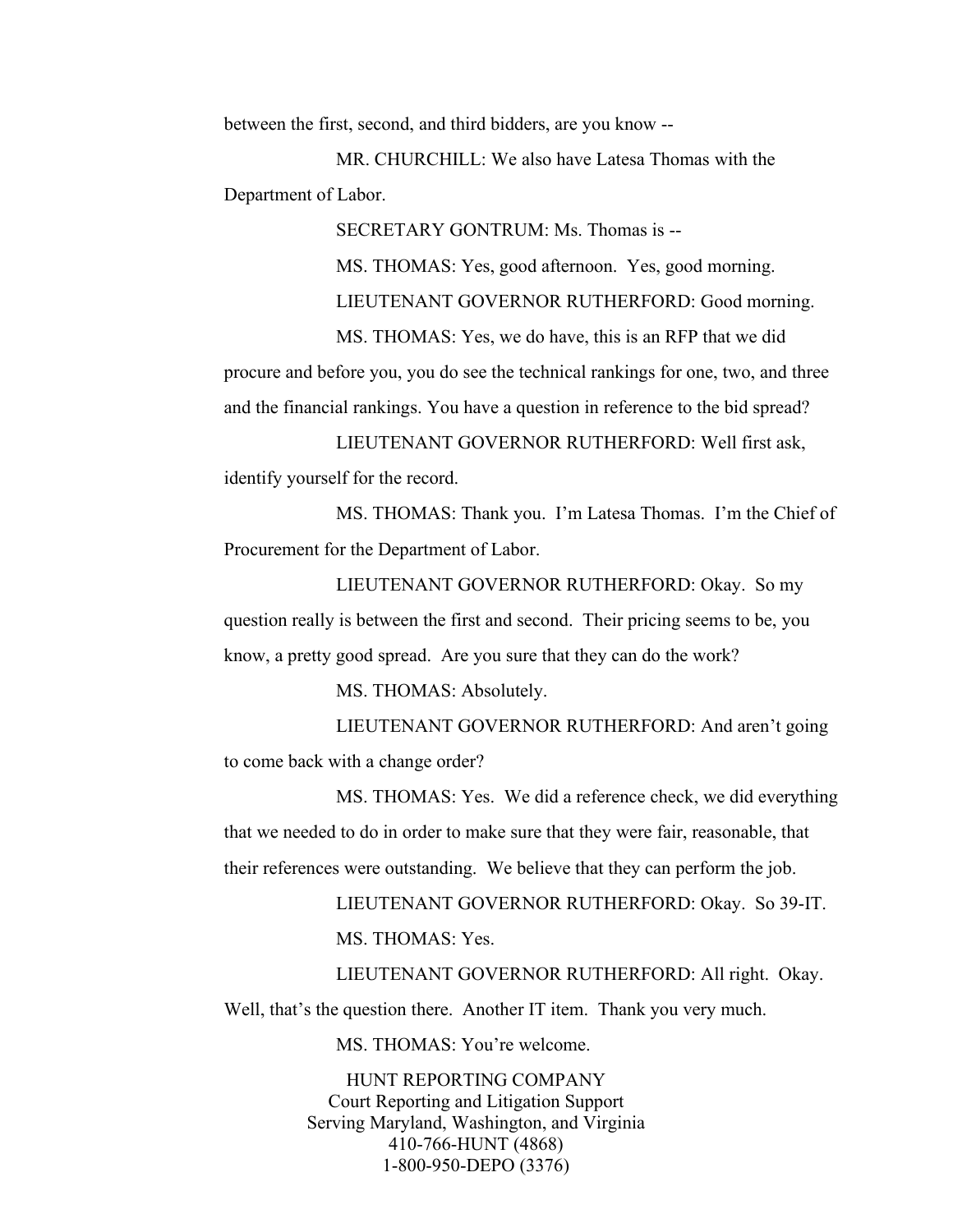LIEUTENANT GOVERNOR RUTHERFORD: Department of Education has an IT item, 42-IT. There is a million dollar difference, not quite a million dollars, close to a \$600,000 difference between the first and second bidder. The second bidder was the second technical also. Do we have someone from -- it's 42-IT?

MR. CHURCHILL: Item 42 is for -- oh yes, Linda Lamone, Lamoné.

> LIEUTENANT GOVERNOR RUTHERFORD: Is she present? MR. CHURCHILL: No, I'm sorry. You said -- LIEUTENANT GOVERNOR RUTHERFORD: 42-IT. MR. CHURCHILL: That's the State Board of Elections. MR. PORTS: State Board of Elections. LIEUTENANT GOVERNOR RUTHERFORD: Board of

Elections, what did I say? Education? Oh, I'm sorry.

MR. CHURCHILL: So --

LIEUTENANT GOVERNOR RUTHERFORD: Okay.

MR. CHURCHILL: And I know Linda's name, so my apologies.

LIEUTENANT GOVERNOR RUTHERFORD: Is that what you

said?

MR. CHURCHILL: Well, it was because you said MSDE, I

thought --

LIEUTENANT GOVERNOR RUTHERFORD: Okay. I'm sorry.

My mistake. I confused you.

MR. CHURCHILL: Linda Lamone.

MS. LAMONE: Good morning. Linda Lamone, Administrator of

Elections.

LIEUTENANT GOVERNOR RUTHERFORD: Ms. Lamoné, as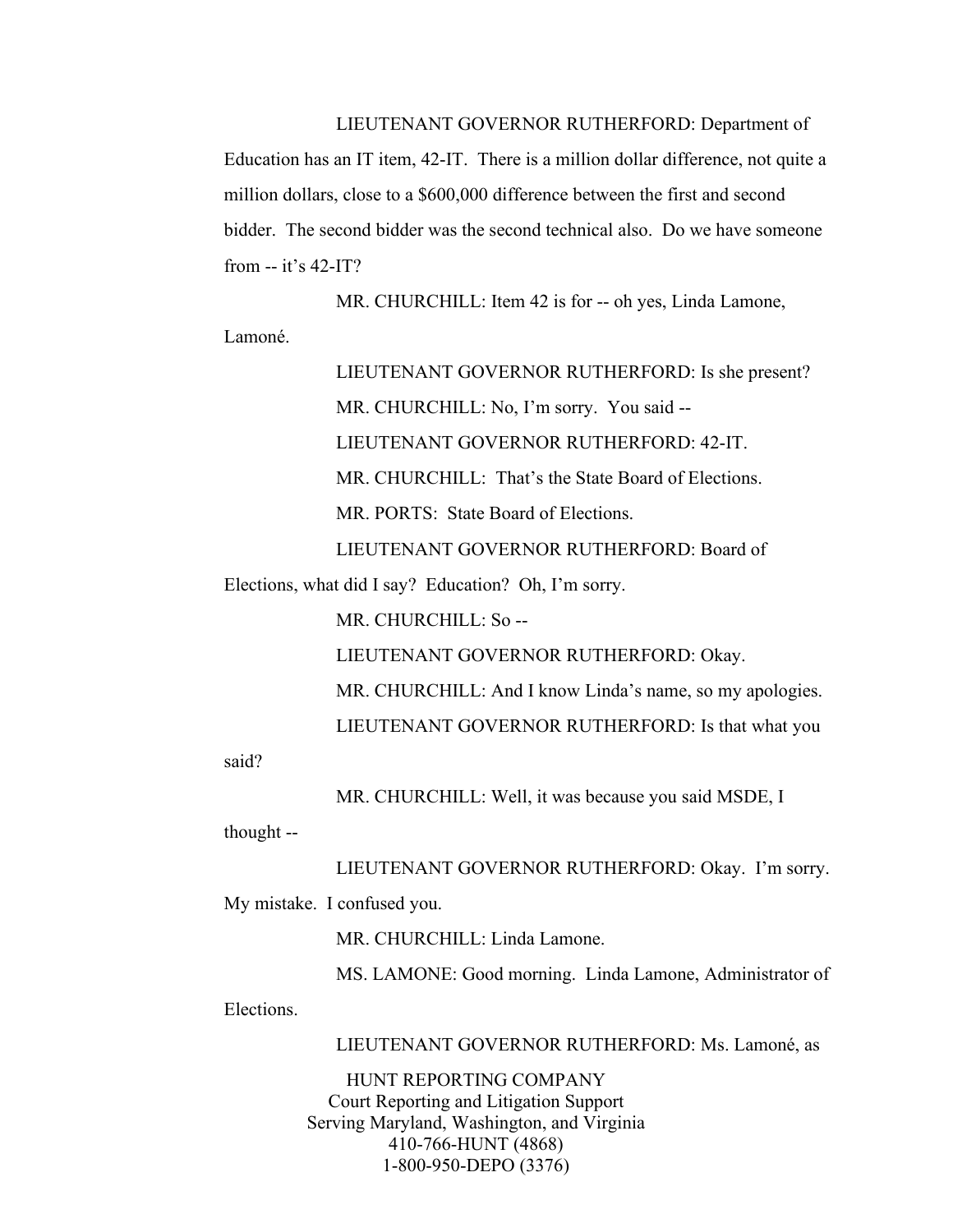someone just called you.

(Laughter.)

LIEUTENANT GOVERNOR RUTHERFORD: My question had to do with the first place bidder is ranked second, but they are \$600,000 lower than the second place, who was also the top technical bidder. Are you sure they can do the work?

MS. LAMONE: Absolutely. As you can see, Governor, they are a Maryland owned business. The other three were not.

LIEUTENANT GOVERNOR RUTHERFORD: But that's not really a consideration. The main item is whether they can do the work. You know? If, I mean, it's great they are a Maryland business, but can they do the work and not come back with change orders?

MS. LAMONE: We have a very experienced evaluation team, Governor, working on this and they are confident that this company is the best and can do the work for the price.

LIEUTENANT GOVERNOR RUTHERFORD: They are able to do the work for the price. I wouldn't say they were the best, because they were technically rated second. But that's, I mean, I'm not saying that you should. I'm just, you know, questioning that they can do the work. And so you feel comfortable that they can?

MS. LAMONE: Yes, sir.

LIEUTENANT GOVERNOR RUTHERFORD: Okay. And was there any discussion with them in terms of, you know, why their number was so low? Was there a discussion with the second place vendor to see why they were so high? It really gets higher and higher from there. But just to see that, making sure that they both understood the requirements of the contract?

MS. LAMONE: If I could, Governor, ask whoever is managing the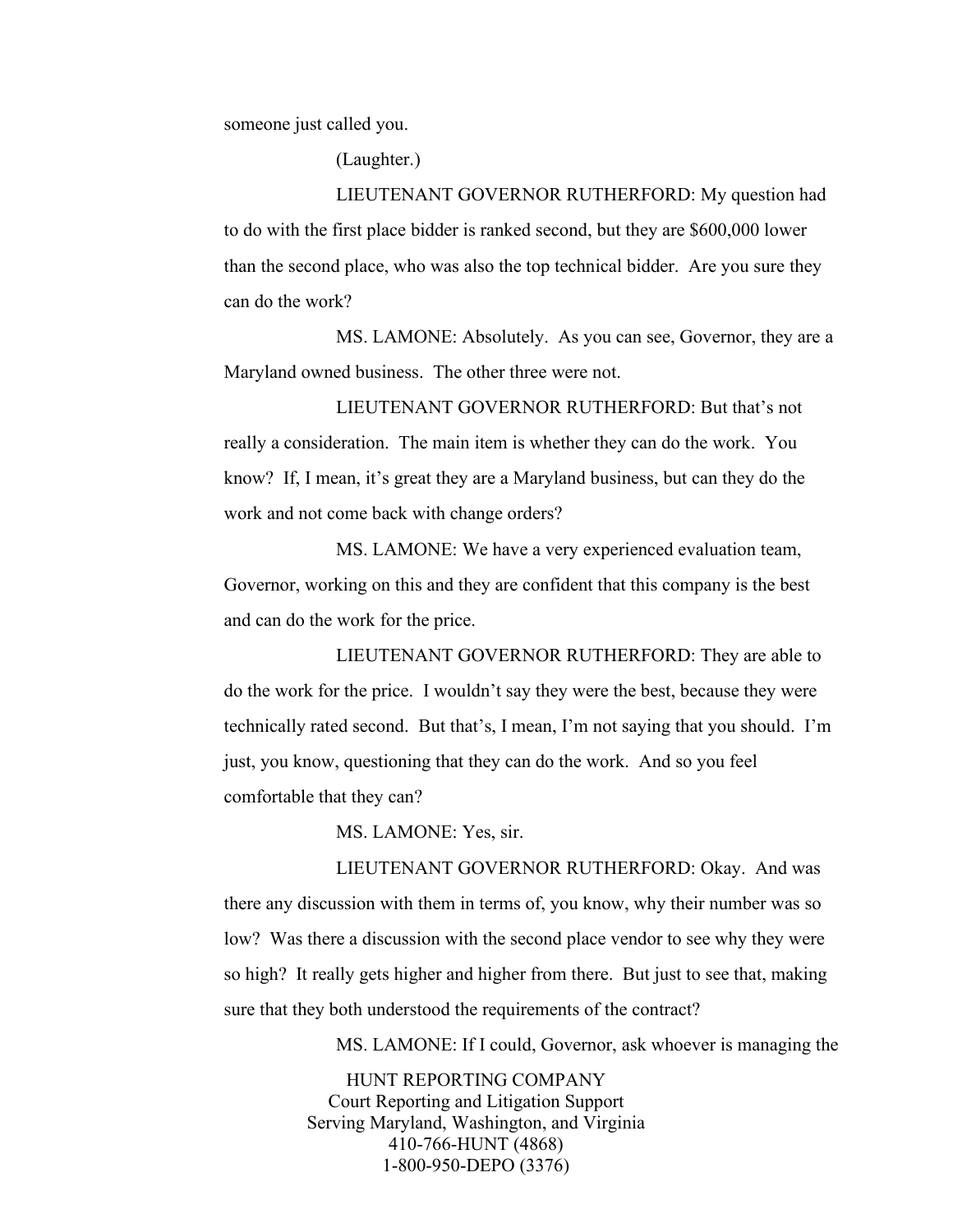meeting to unmute Nikki Charlson and Whitney (LeRoux), they are the two experts --

LIEUTENANT GOVERNOR RUTHERFORD: Okay.

MS. LAMONE: -- on the team. They are telling me that they can't unmute.

SECRETARY GONTRUM: Deputy Administrator Charlson should be able to participate now, and one moment on Ms. LeRoux.

MS. LAMONE: Thank you.

MS. CHARLSON: Thank you. Okay. I think -- can you hear me? This is Nikki Charlson.

LIEUTENANT GOVERNOR RUTHERFORD: Yes.

MS. CHARLSON: Yes, okay. Thank you. Deputy Administrator. So we, as Ms. Lamone said, it was a thorough evaluation and we recognize there is a big spread in the quotes. The first two technical ranking, both came within our budget and they are both experienced vendors. The technical evaluation team did spend a long time evaluating the technical ranking, and while they had to obviously rank between one and two, the evaluation committee team members were both satisfied that either of the top technical or the second, which is our recommended vendor, could perform the work.

LIEUTENANT GOVERNOR RUTHERFORD: Was there a debriefing with the second vendor particularly, just to see what they were assuming? Or is it just that their pricing is higher?

MS. CHARLSON: I know we offer debriefings. That vendor did not request the --

> HUNT REPORTING COMPANY LIEUTENANT GOVERNOR RUTHERFORD: Okay. MS. CHARLSON: -- did not request a debriefing. LIEUTENANT GOVERNOR RUTHERFORD: All right. Mr.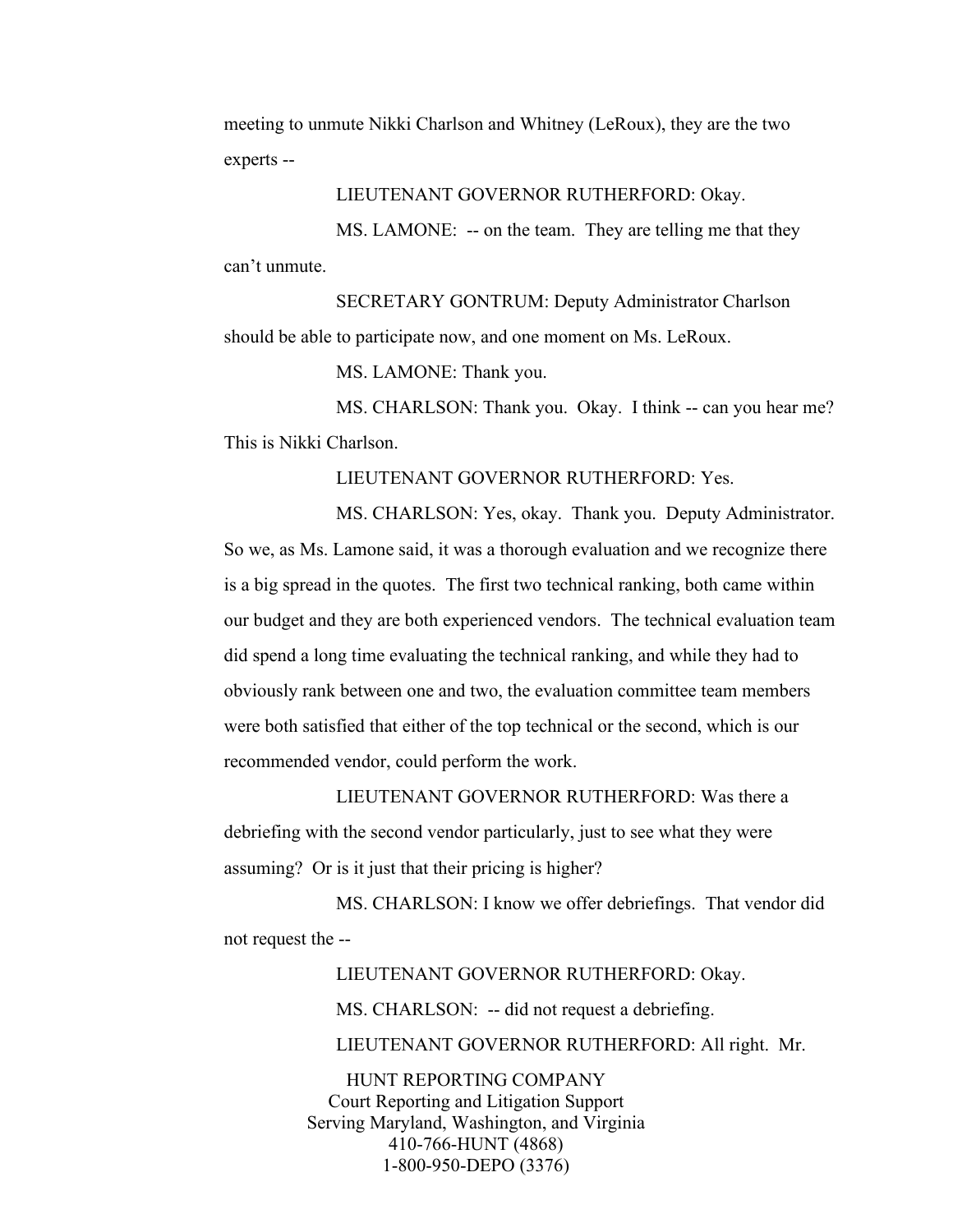Treasurer, yes?

TREASURER DAVIS: I know, Governor, you brought it up. But this is, these are stark differences in the numbers. I mean, from the overall rankings the first to the second is roughly a 40 percent difference, and then from the second to the third it's a 40 percent difference, and the third to the fourth. I mean, that's like 400 percent. And so, I mean, that's sort of concerning for me in the sense that when you have such a disparity in what they are able, the various companies are able to say that they can do for the same project. Maybe the fourth one is just a complete outlier. But even if you look at one through three, I guess, you know, sort of, I'm wondering how much confidence that we really have. I mean, are these folks that are just trying to get the contract or I mean are the numbers right? I guess I'm echoing the Governor's thing here. It's just, I don't know, it's just a big difference at, you know, one, two, three, four in terms of what they say they can do it for. And I would think generally the numbers would be a lot closer together than what they are. So I don't know if like ultimately you guys will review this, and I guess I will be too. But that swing, I don't know who is right or who is wrong. I mean, the first one, did they sort of underbid it to get the contract, and yeah, and then we can expect change orders, or were we ever able to find out why there was such a big disparity in the numbers? Maybe that's just the question.

MS. CHARLSON: Great, thank you. I think a couple of things. So first of all, the larger companies, the most expensive ones, they had a lot of subcontractors involved. And so that sometimes, and it appears in this case, caused the price to go up. That probably doesn't explain the \$10 million, and I can't explain that, but (indiscernible) to subcontractors are likely the cause for some of the differences.

The second ranked company, there was, the way they monitor, the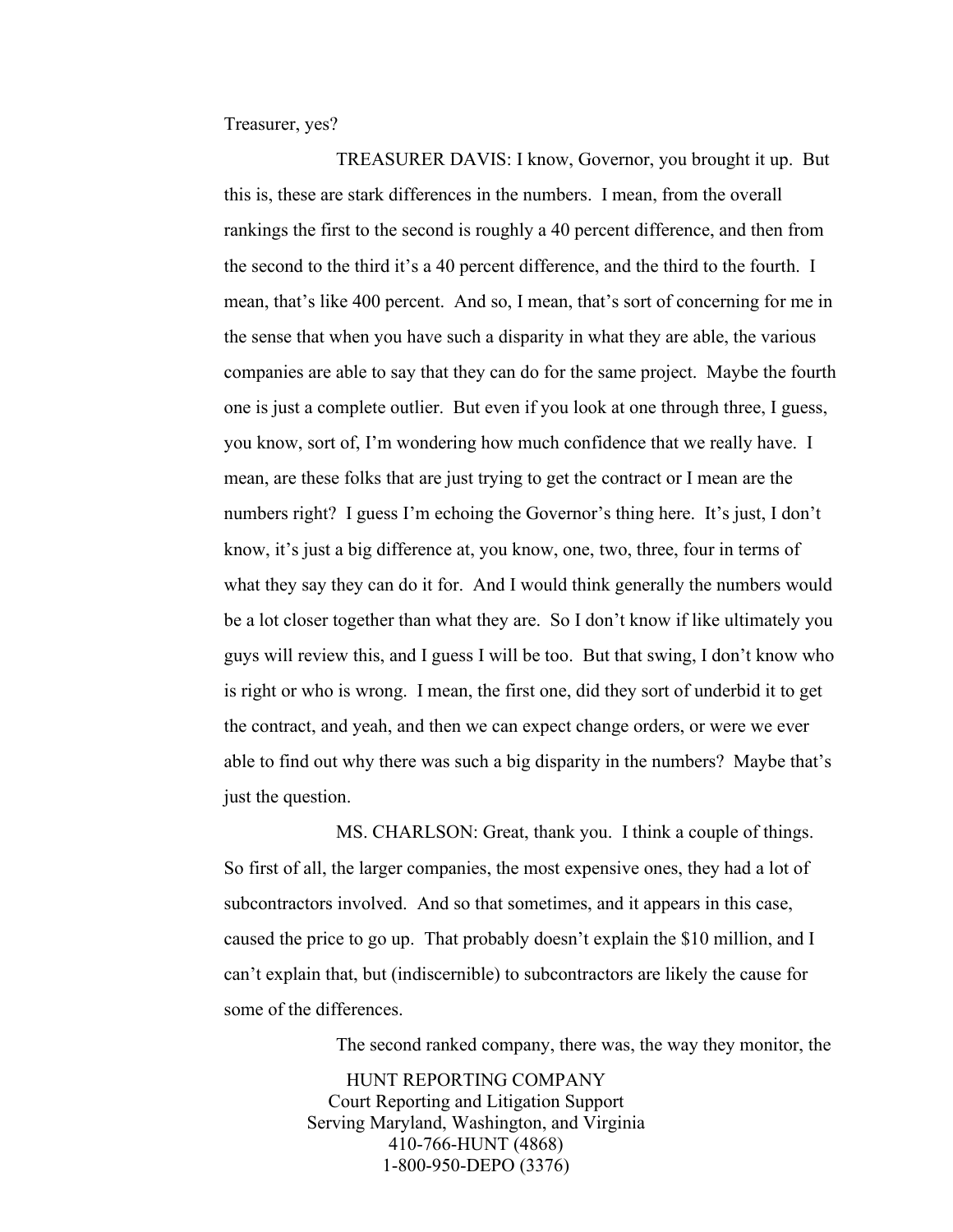way they provide these services requires installing other devices. And so there is extra cost involved in doing that, where the vendor that we are recommending, Digital Lantern, they don't require those additional devices. So I'm not sure I would say there is a cost savings there, but it's just a different approach to managing the security, gathering the information and processing it. They use, they don't need to install devices on our networks to gather the information that they need.

LIEUTENANT GOVERNOR RUTHERFORD: Okay. So the second vendor was putting, if I follow correctly, they added some unnecessary components?

MS. CHARLSON: They would argue it's not unnecessary, but they needed to add those components to do the work that we are asking for, whereas Digital Lantern did not need to add those devices to our current infrastructure.

LIEUTENANT GOVERNOR RUTHERFORD: Okay. All right. Well, I hope they are correct. And they are a small business enterprise, which is nice. Okay. Well, just generally speaking, as the Treasurer said, when you see these kinds of spreads it always brings up the question of did the winning or the losing vendors fully understand the requirements and so why, you know, one or the other, and maybe the second because of these additional requirements that they had made the difference. Hopefully that, we don't see Digital Lantern come in with something similar at a later point. So thank you very much.

MS. LAMONE: Thank you very much, Governor.

LIEUTENANT GOVERNOR RUTHERFORD: I had two more, and this is just a reference. Crabby Pig, Item 54, I don't know if anyone has eaten there but I have myself, and maybe the Secretary (indiscernible) Crabby Pig there in Cumberland. I didn't order crab in Allegany County. That's just something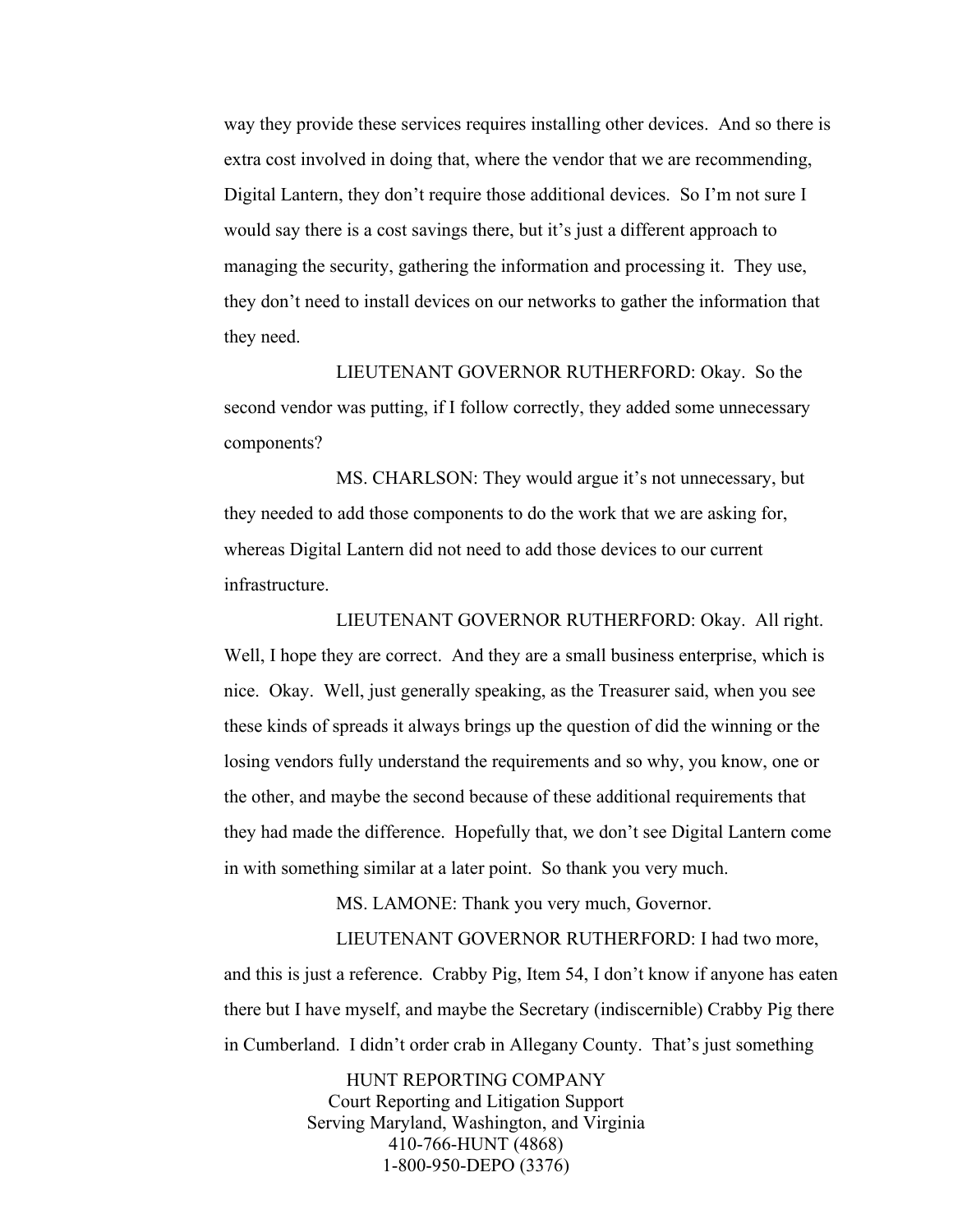that --

(Laughter.)

LIEUTENANT GOVERNOR RUTHERFORD: -- a little further away from the Bay, but I think I had a hamburger or something. But I just thought it was interesting to see.

The other, though, is 60-GM and this is 4.1. The demolition of the Bard Building down in the Inner Harbor. That's interesting, Mr. Secretary.

MR. CHURCHILL: Yes. It's a project that has been long in the planning with a number of conversations with the college. This --

LIEUTENANT GOVERNOR RUTHERFORD: It has had a fence around it about as long as Chernobyl has had a fence around it, too.

MR. CHURCHILL: That is correct. And so it's a building that has been a conversation piece within Baltimore City and in the community. And the contract here today is for architectural services to design the demolition package for that building. So and General Services is happy to assist with this project.

LIEUTENANT GOVERNOR RUTHERFORD: Do we have any idea what's going to be done with that property?

MR. CHURCHILL: The college has always been evaluating the redevelopment of that lot. But they are taking it one step at a time. Get the building down, and then they can look at the best and proper use for the property.

LIEUTENANT GOVERNOR RUTHERFORD: Okay. And I believe very close to it is the Holocaust Memorial --

MR. CHURCHILL: On the same site.

LIEUTENANT GOVERNOR RUTHERFORD: -- that's there, and there's a plan for that to move. And so it's going to open that area up there right in the Inner Harbor. Okay. Thank you. Any other questions on General Services Agenda?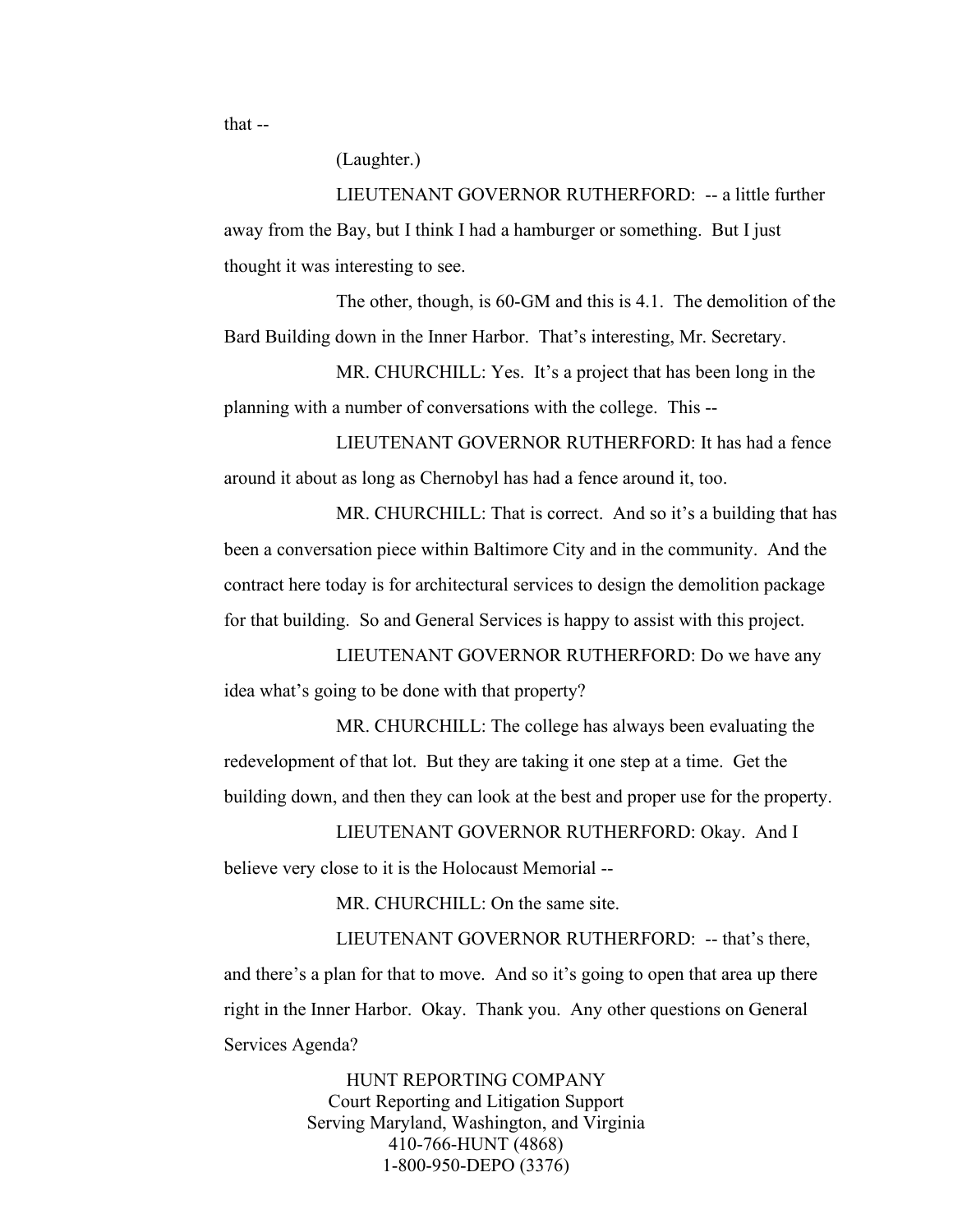come --

TREASURER DAVIS: No, sir. COMPTROLLER FRANCHOT: Yes. LIEUTENANT GOVERNOR RUTHERFORD: Okay. COMPTROLLER FRANCHOT: Item 49-IT. MR. CHURCHILL: 49-IT -- COMPTROLLER FRANCHOT: 1.1 -- MR. CHURCHILL: 49-IT-1.1, we have Secretary Leahy with the Department of Information Technology that's available to speak. COMPTROLLER FRANCHOT: Well good, terrific. If he could

MR. PORTS: He's behind --

MR. CHURCHILL: He's behind me.

COMPTROLLER FRANCHOT: Oh --

MR. LEAHY: Good morning, Governor, Mr. Treasurer, Mr.

Comptroller. I'm Mike Leahy, the Secretary of the Department of Information Technology.

COMPTROLLER FRANCHOT: Excellent. And thank you for being here. Last September, this Board voted to approve the creation of this particular procurement structure that limits competition on contracts for data management and analytic services to 11 companies. This is a so-called mini master contract, because these 11 vendors were selected from an already restricted competition pool and were initially approved for up to \$6 million in funding over a three-year term. This is what we have already acted on.

Today, seven months later, we're being asked to add \$60 million, 6-0 million dollars, to this mini master contract, which still runs through August of 2024. And I'd like to note that not one task order has been awarded under the mini master in the last seven months. So I guess my question for the Secretary is,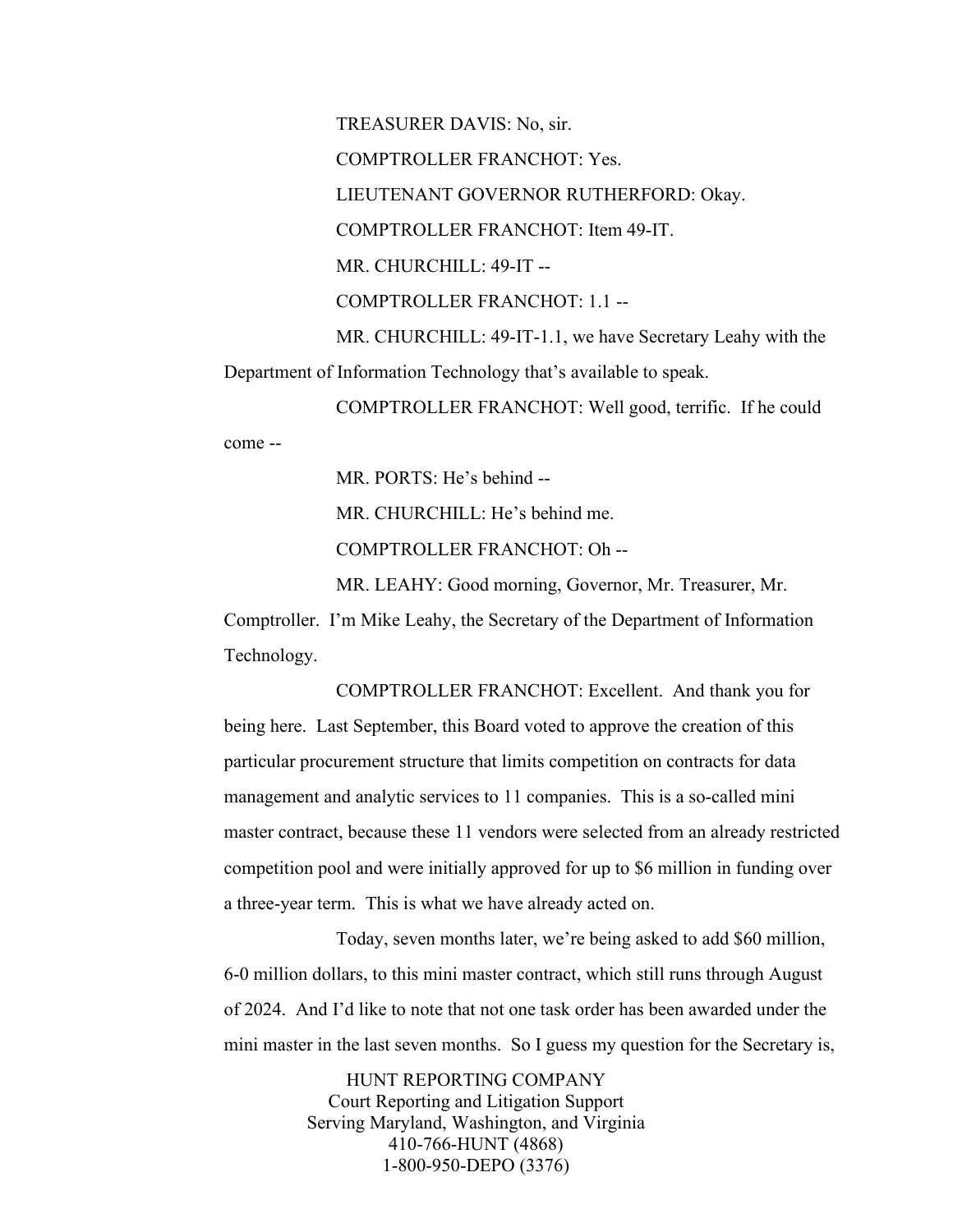how is it that we can (indiscernible) this with a straight face and fundamentally how can we maintain that there are not well qualified, qualified tech companies, Maryland companies, outside of this limited pool of vendors that could put in, for example, competitive proposals for these, this \$60 million addition to this mini contract? What, I just come back to my fundamental belief that with these mini master contracts, no matter how they are dressed up, they are essentially a sophisticated form of economic protectionism, where we have a relationship with certain companies. And God forbid that there be a minority new entry, woman owned, minority owned, some new start up that may have something innovative and filled with talent and energy proposal, because they can't even get into this thing. So how could we have been, I guess, so far off seven months ago in coming and asking for \$6 million, and now we are back here seven months later say, oh gee, we want ten times what you authorized before. If a year from now, are we going to be asked to come in for another increase ten months from now?

MR. LEAHY: Well, you have asked a number of questions so let me attempt to answer them and then we can go back.

First, when this contract was approved by this Board, and we appreciate your faith in it, there is a provision in the original documentation that other firms can be added. So to your point about minority vendors or new innovation, that is open. Vendors can be added to this particular contract at any time should there be a necessity or an interest in doing that.

As to the difference between the \$6 million that was originally approved and the \$60 million being requested today, there are two points. First, the original discussions about entering into analytics and data work, which as I'm sure you are aware the Governor signed an executive order creating a Chief Data Officer and a Privacy Officer, both of which have significant importance to our using the data that the State holds for the citizens' benefit. The \$6 million was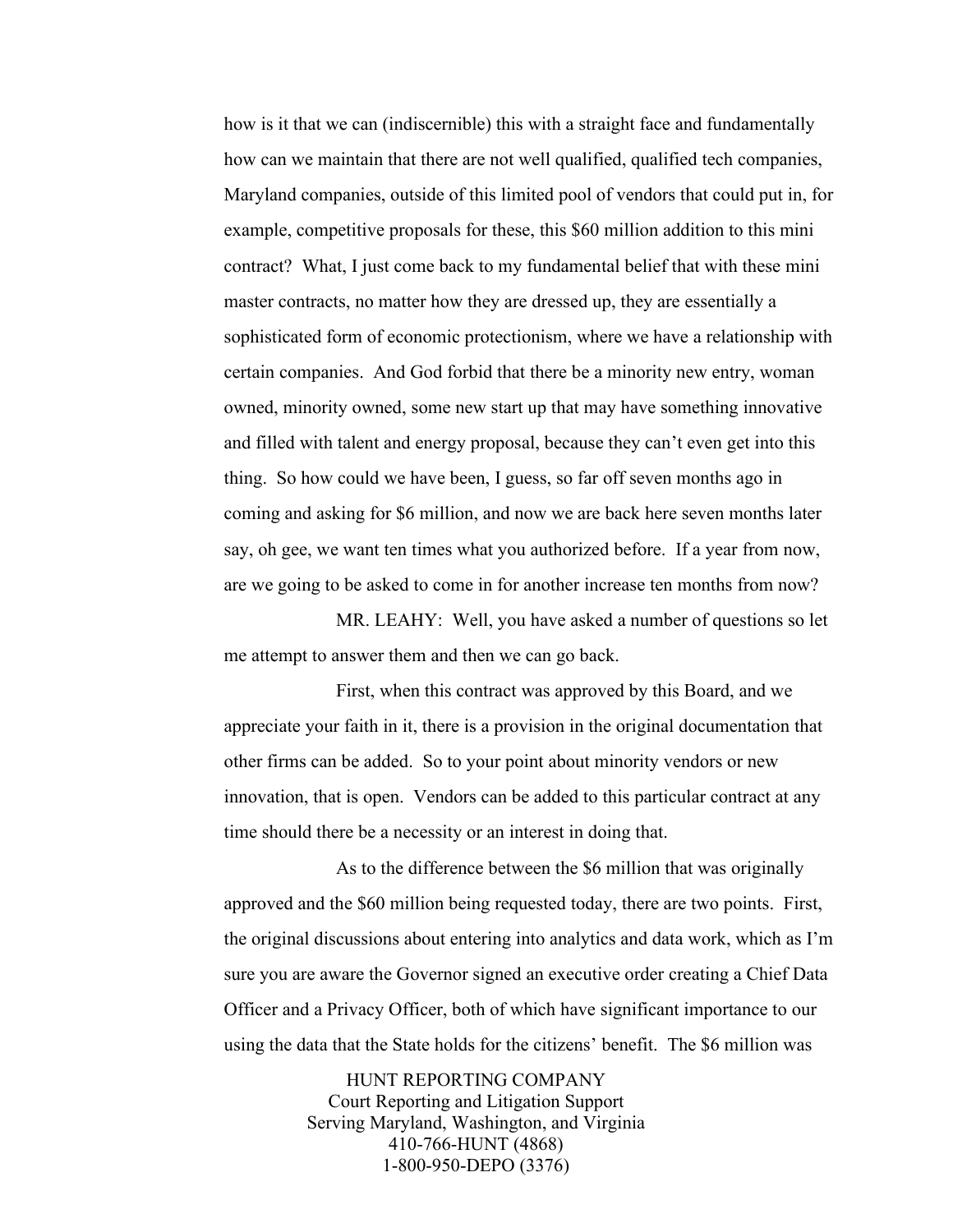not discussed. But in light of the requests we were aware of, we calculated and presumed that \$6 million would be enough.

Since that time, as you say, there have been no task orders issued but there are a number of task orders before the Office of State Procurement that I do expect there will be action on soon. And there has been an explosion of interest in utilizing these sorts of analytic and data tools and getting this sort of expertise to apply both to our governance and operations and to our ability to analyze our own efficiency at what it is each of the State agencies should do to best utilize the resources we have.

So to your point, you know, are we likely to come back for more money? I don't know. But based on what we have seen in terms of the interest generated, folks who have advised my team and me have told us that \$60 million is an appropriate request.

To your concerns about this being a form of protection --

COMPTROLLER FRANCHOT: From competition.

MR. LEAHY: -- from competition, absolutely, you and I have discussed this on numerous occasions. We are both fierce advocates for competition and the particular structure that is in place here took over a year to develop. As you said, there were numerous firms that applied and the folks that evaluated those particular companies looked to the presumption that this particular type of work would in effect require specific expertise and that the development of integrated work with various firms that looked to holding specific expertise was one of the driving factors. To your concern, that's why we put in that we could add additional firms, because data science is a growing interest --

COMPTROLLER FRANCHOT: Have you added any? You just said there was an explosion of interest. Have you added anyone?

MR. LEAHY: From agencies asking to use these services. So I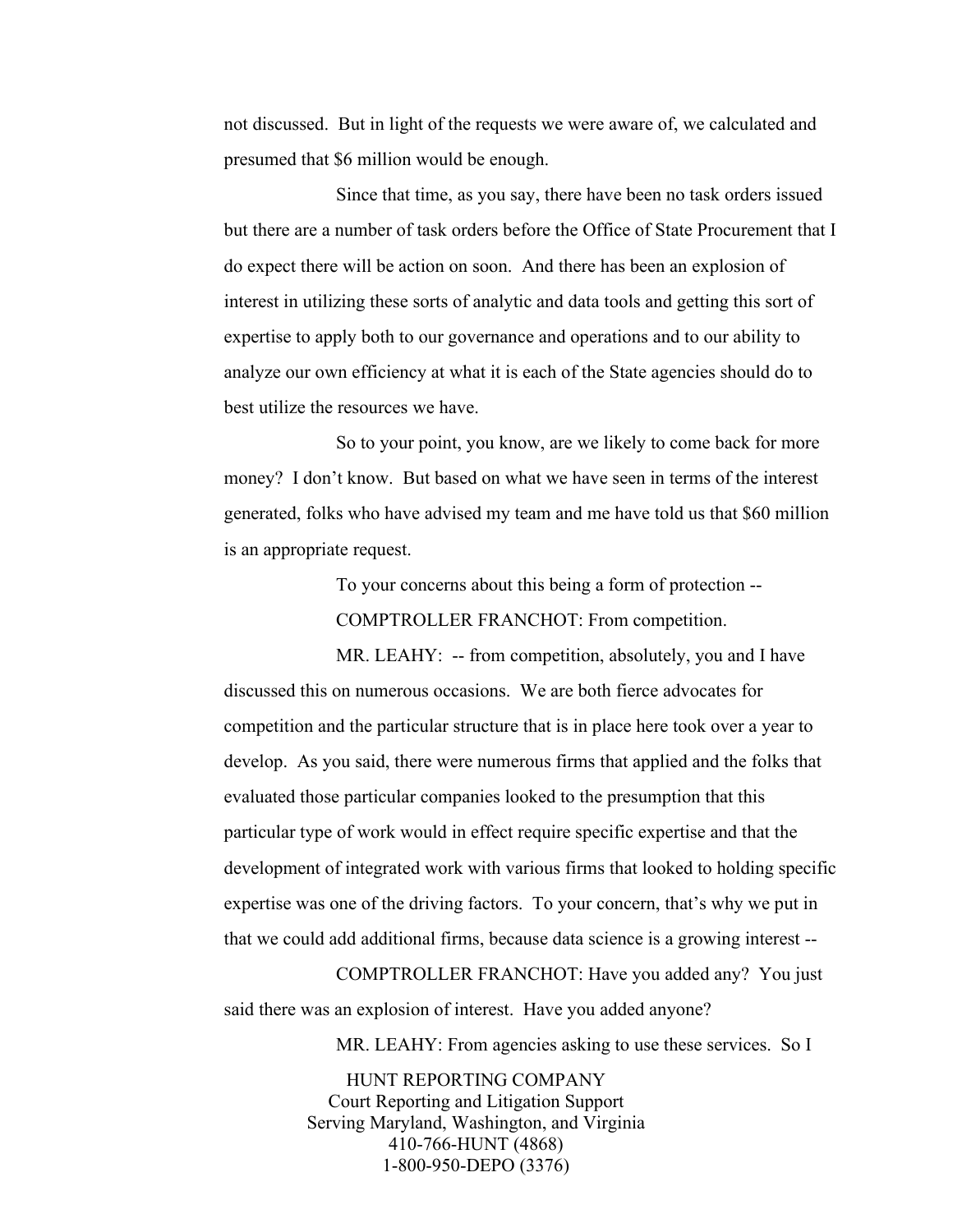suspect there will be significantly more --

COMPTROLLER FRANCHOT: How about African American owned or women owned new entrants to the 11 that you have selected? Any added in in the last seven months?

MR. LEAHY: There have been no companies added. But as I'm sure Secretary Ports would tell you, the Department of Transportation is responsible for minority businesses. And if there was any interest, because they have a robust information technology practice also, we would be very interested in looking at such firms. There has been --

LIEUTENANT GOVERNOR RUTHERFORD: Let me point out that, you know, three of the companies that are already listed are MBE companies.

MR. LEAHY: That's correct, Governor.

LIEUTENANT GOVERNOR RUTHERFORD: Those three are also included in four small business enterprise companies. So of the 12, four of them are small businesses and three are MBE certified in Maryland.

MR. LEAHY: Yes, sir.

LIEUTENANT GOVERNOR RUTHERFORD: So you have it in that first round.

MR. LEAHY: Yes. Absolutely.

LIEUTENANT GOVERNOR RUTHERFORD: To clarify, these were all, were these all CATS contractors?

MR. LEAHY: Yes.

LIEUTENANT GOVERNOR RUTHERFORD: So they went

through the first essentially competition for CATS --

MR. LEAHY: That is correct.

LIEUTENANT GOVERNOR RUTHERFORD: -- then they went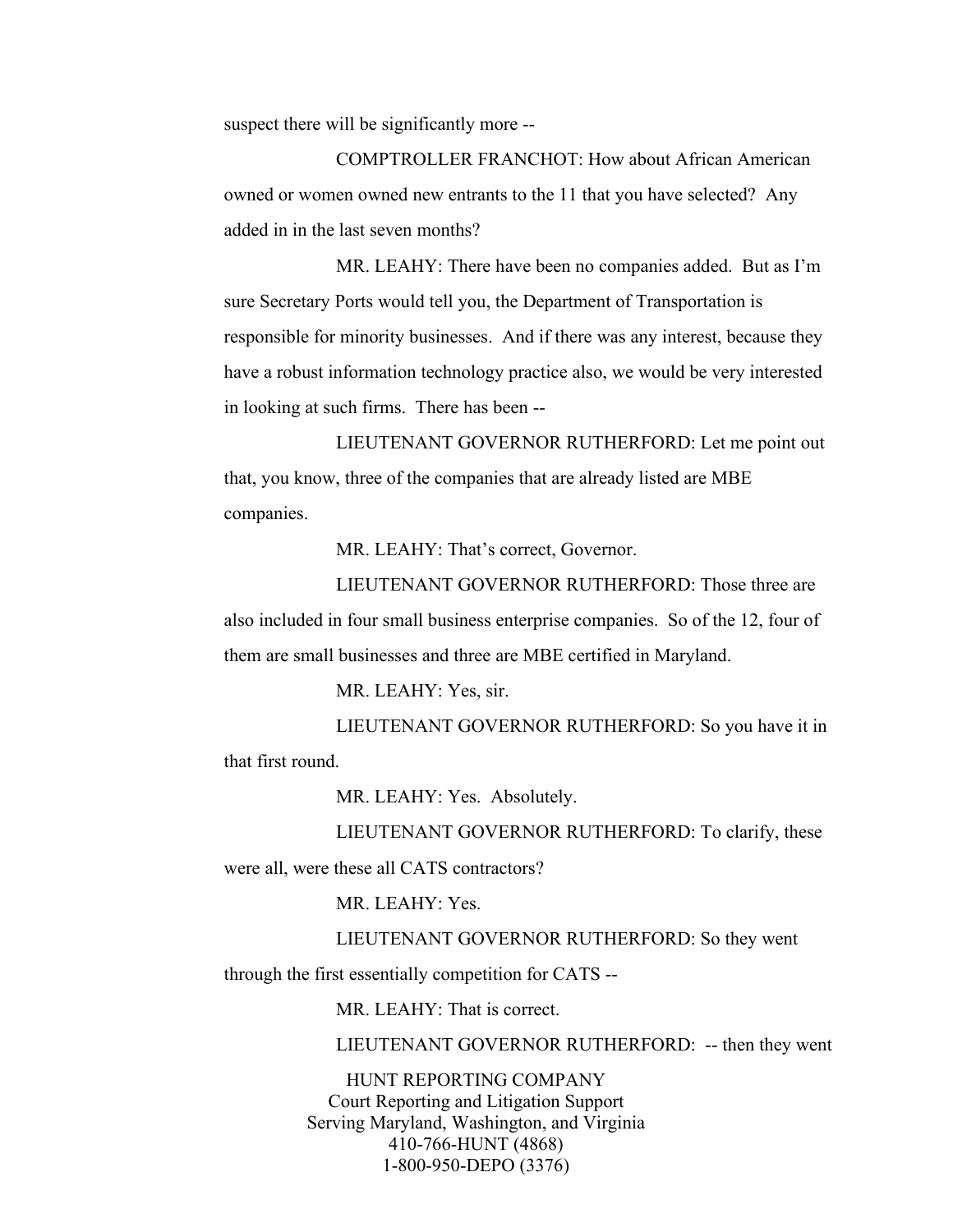through a second. Did you put it back out through CATS?

MR. LEAHY: Originally, yes.

LIEUTENANT GOVERNOR RUTHERFORD: So that's a second competitive bid within CATS.

MR. LEAHY: Yes, sir.

LIEUTENANT GOVERNOR RUTHERFORD: And then this will

be task orders, so it will be a tertiary or a third competition amongst the 12.

MR. LEAHY: That is correct, Governor.

LIEUTENANT GOVERNOR RUTHERFORD: Okay.

MR. LEAHY: And to your point, Mr. Comptroller, when I said there has been substantial interest, it is from the agencies. When we originally talked to them about the possibility of using these kinds of services, they did not express the level of interest that we have seen, as you said, since this Board approved the contract originally.

LIEUTENANT GOVERNOR RUTHERFORD: Do you recall how many CATS contractors originally applied for this?

MR. LEAHY: I do not off the top of my head but I will be happy to find out for you.

LIEUTENANT GOVERNOR RUTHERFORD: And there are, how many CATS contractors are there that are in this data management/analytics, do you know offhand?

MR. LEAHY: I do not, but I would be surprised if there were more than 40 or 50 that would argue they have some capability in this area. Of the 12 areas in CATS contracts, I will get you the number, but it is a small number that specifically say they have capabilities in the data analytics and data governance modeling profession.

LIEUTENANT GOVERNOR RUTHERFORD: All right.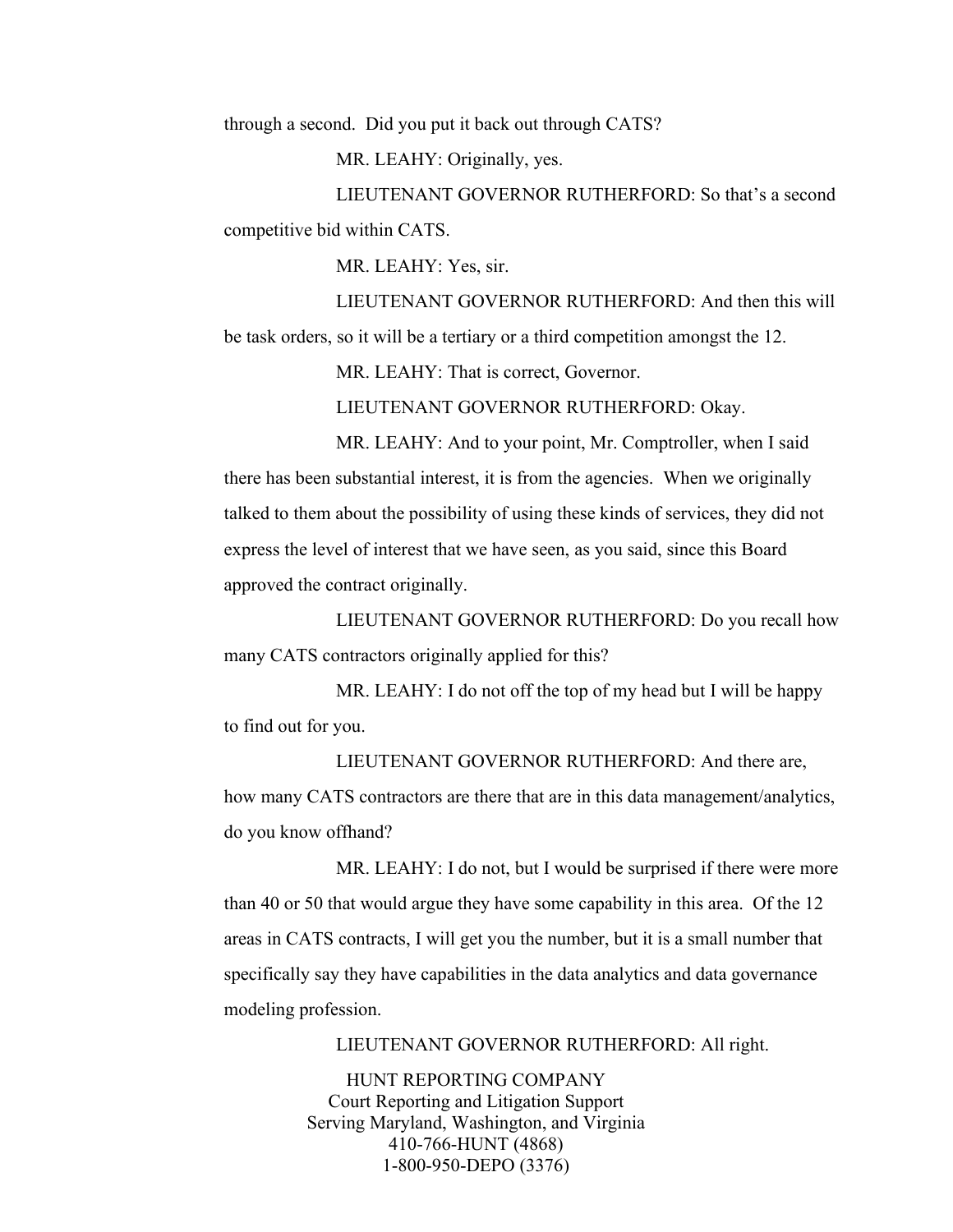--

--

COMPTROLLER FRANCHOT: So I'm going to vote no on this,

so however you want to organize it, Mr. Administrator. I just, you know, we base

LIEUTENANT GOVERNOR RUTHERFORD: Any questions for

COMPTROLLER FRANCHOT: -- this system on competition.

And this is not competition. This is competition among a select group. And you get in a select group and you get taken care of. And then you go to the agencies and you say, hey, what about this? The agencies come to you, and you come to us, and say give it \$60 million for people that are inside the little bubble.

MR. LEAHY: So we obviously see this a bit differently, sir, but I would be happy to talk with you any time you'd like.

COMPTROLLER FRANCHOT: -- about \$60 million worth of difference on that. So thank you for --

MR. LEAHY: Thank you, sir.

COMPTROLLER FRANCHOT: -- answering the questions.

LIEUTENANT GOVERNOR RUTHERFORD: Okay. Any other questions on the General Services Agenda?

TREASURER DAVIS: No. I move favorable --

LIEUTENANT GOVERNOR RUTHERFORD: Okay. Well, let's

pull out 49.

MR. CHURCHILL: 1.1. 49-1.1.

LIEUTENANT GOVERNOR RUTHERFORD: 49-1.1, thank you.

MR. CHURCHILL: -- clarification.

LIEUTENANT GOVERNOR RUTHERFORD: We have one

opposed. I'm in favor, do we have a second?

TREASURER DAVIS: Second.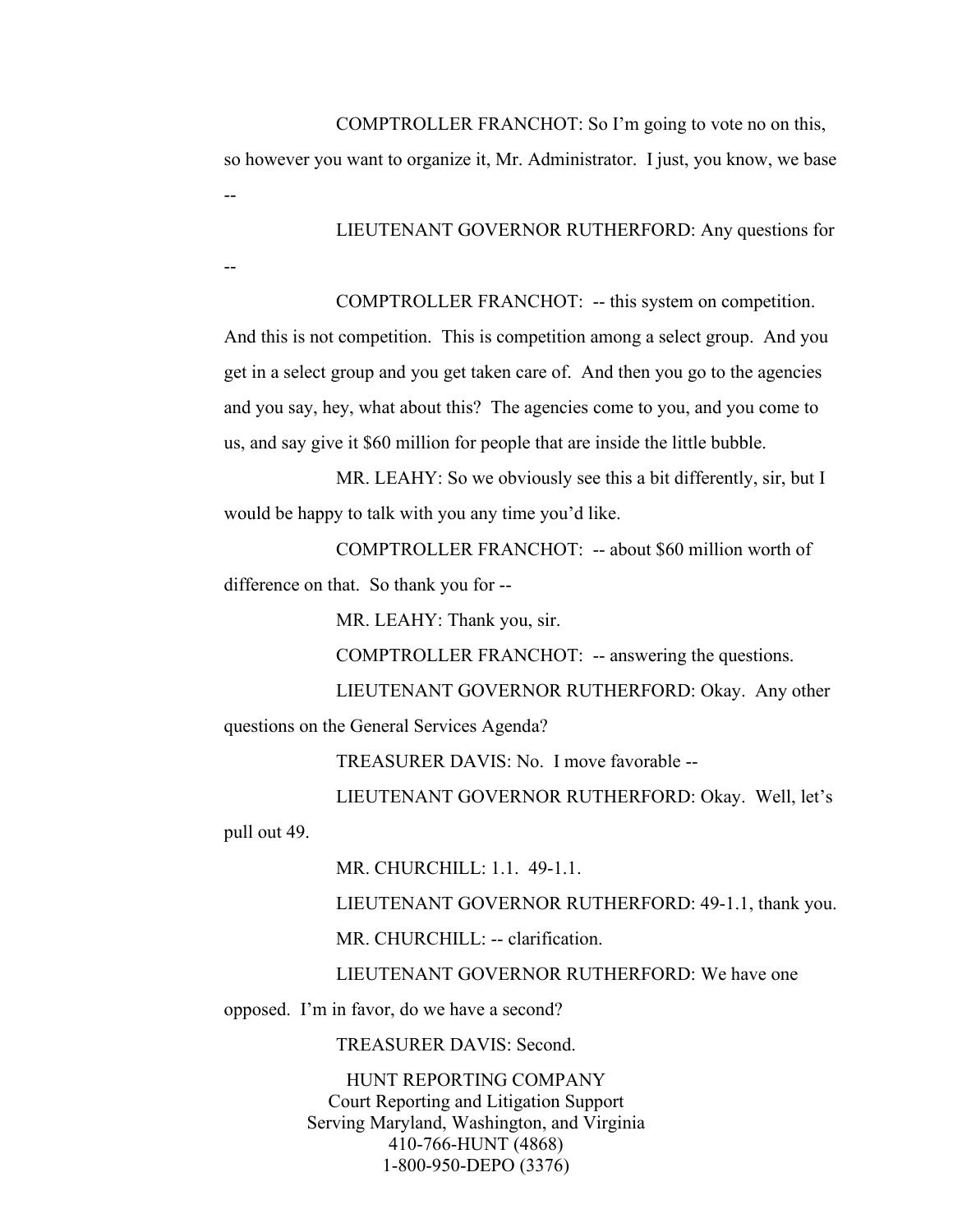LIEUTENANT GOVERNOR RUTHERFORD: Okay. So all

right. So that's on 49-IT-1.1, two to one.

SECRETARY GONTRUM: Thank you, sir.

LIEUTENANT GOVERNOR RUTHERFORD: And okay, for the remainder of the General Services Agenda, do we have a motion?

TREASURER DAVIS: So moved.

COMPTROLLER FRANCHOT: Second.

LIEUTENANT GOVERNOR RUTHERFORD: Okay. All in

favor? Can we take a picture with the illustrious Sheila McDonald?

COMPTROLLER FRANCHOT: I have, well actually we're not through. So I have --

LIEUTENANT GOVERNOR RUTHERFORD: Well, we've actually voted on everything. We'll come back to your questions. But Sheila has been waiting a long time. Thank you. Let's just take a quick picture.

> SECRETARY MCDONALD: Thank you. Thank you, Treasurer. (Photographs were taken.)

(Applause.)

COMPTROLLER FRANCHOT: Well actually, do you have the Proclamation? Why don't you go get it and I'll read it.

VOICE: Do you want to read it?

COMPTROLLER FRANCHOT: Yeah.

VOICE: Okay.

COMPTROLLER FRANCHOT: Thank you. Okay. So Sheila, I forgot this. This is in recognition of your 30 years of distinguished public service to the State of Maryland at the Department of Economic and Employment Development and the Board of Public Works with special appreciation for your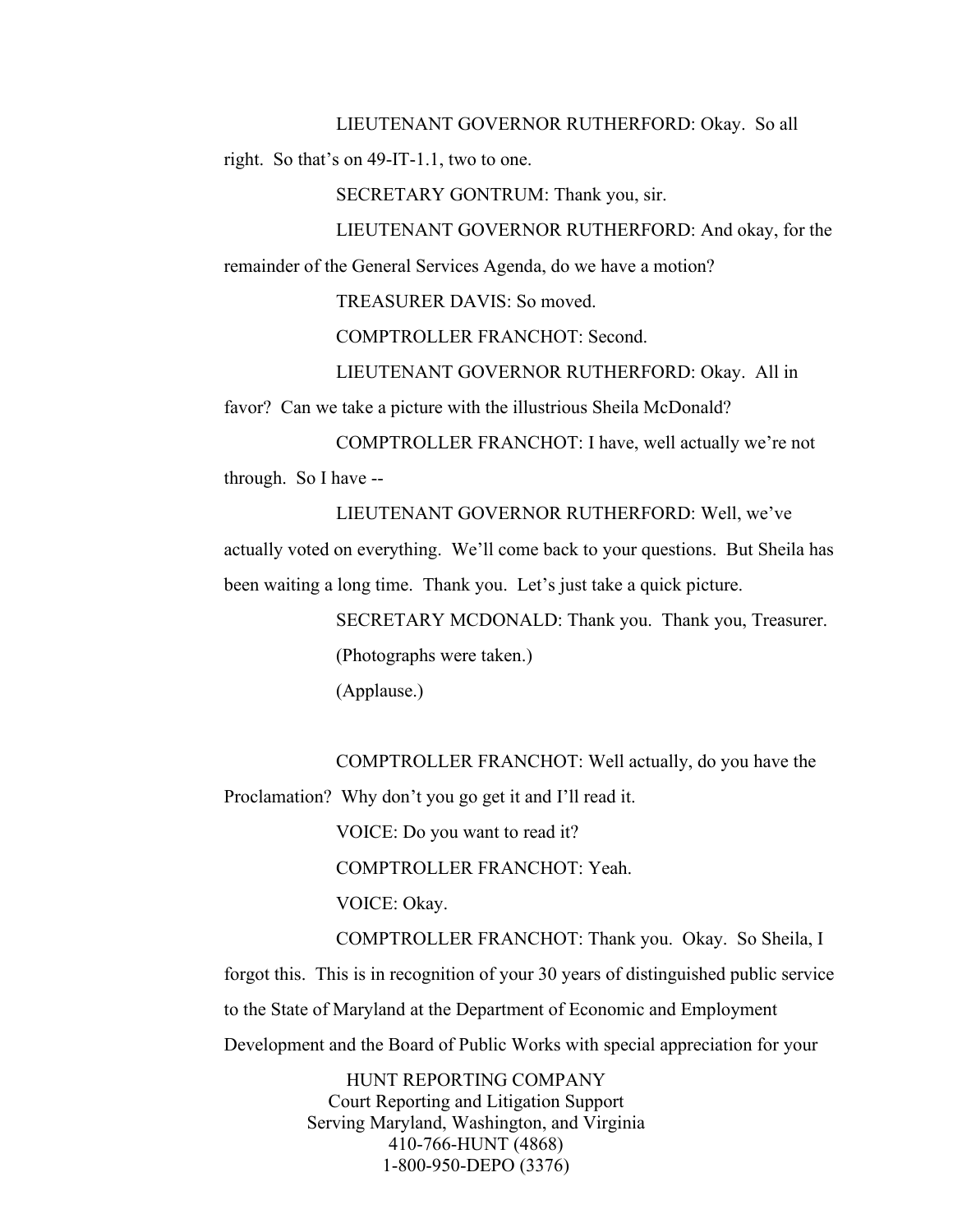invaluable contributions to the State of Maryland, especially your service as chair of the Procurement Advisory. Your commitment to the Board of Public Works will benefit countless generations of Marylanders. With heartfelt appreciation, congratulations on your retirement, best wishes for your future endeavors. Presented this 27th day of April, 2022.

(Citation presented.)

(Applause.)

COMPTROLLER FRANCHOT: I actually have a procurement

question --

(Laughter.)

SECRETARY MCDONALD: Somebody else --

COMPTROLLER FRANCHOT: Thank you, Lieutenant Governor and if I could just go back to the Secretary's Agenda for Item 2, I'd like to make a comment on this new package of proposed procurement regulation updates related to emergency contracts. I assume that got some attention, but it certainly caught my eye because I cannot underscore the importance of updating State procurement law to address some of the most egregious abuses we have seen at this Board over the past few years.

Instances where agencies awarded high dollar contracts with little or no procurement record at the time of contract execution, none, zero, goose egg. Somewhere in a room somewhere somebody made a handshake. And we're not talking about millions, we're talking about hundreds of millions of dollars. Instances where agencies awarded high dollar contracts with little procurement record at the time of execution and other instances when an emergency contract was awarded as a sole source contract creating a de facto incumbent vendor protection program by continuously adding funds to the contracts without ever conducting a competitive procurement.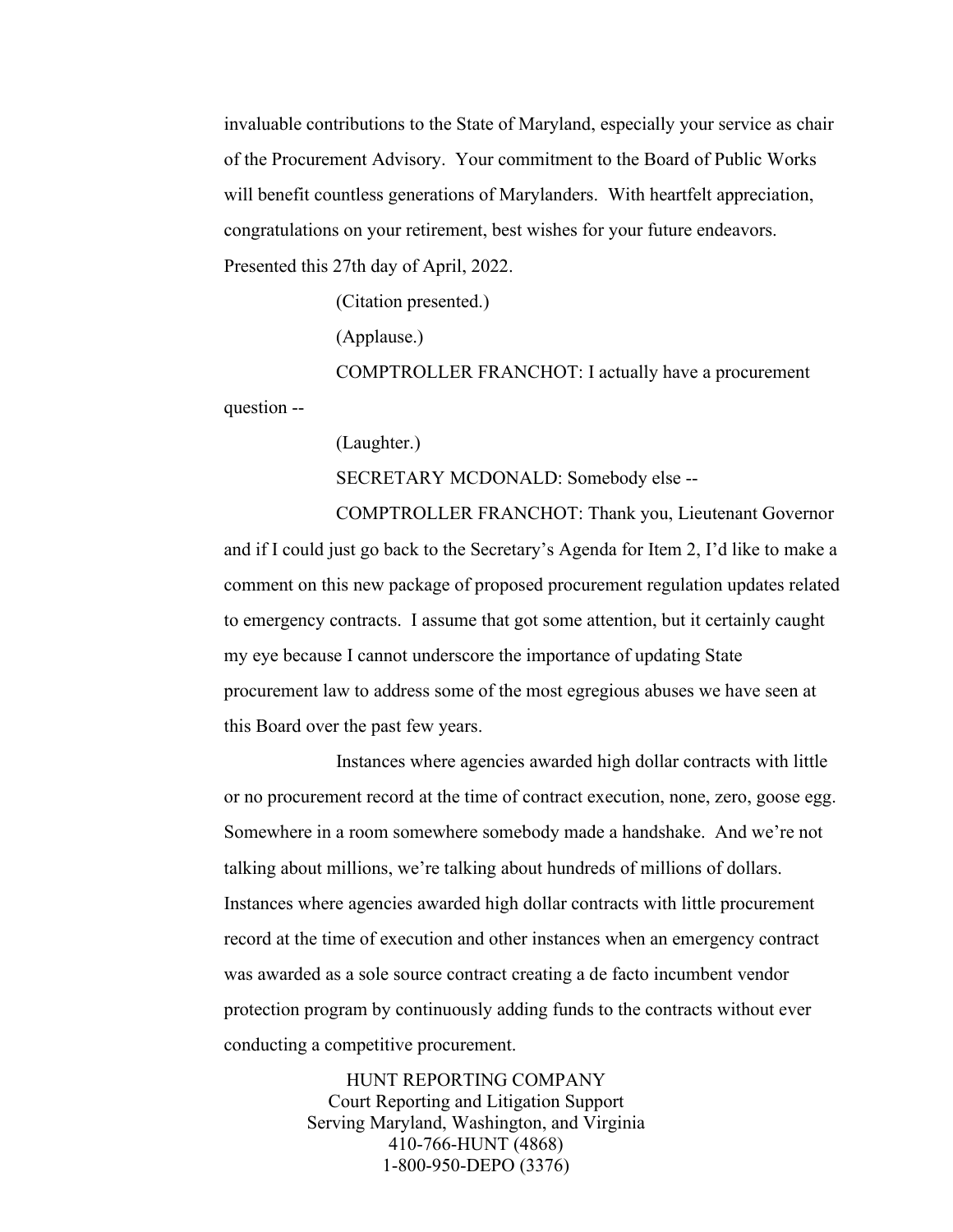These regulations, apparently, I think, Mr. Treasurer, the Legislature came up with this and they establish at least an accountability framework for recording and reviewing contracts. They require contracts to be made public in a timely manner to ensure transparency. They also update the desperately outdated procurement reporting requirements. So Lieutenant Governor, these proposed regulations carefully balance the need for our State to act quickly when time is of the essence with the need to be careful stewards of our taxpayers' hard earned dollars. I just want to compliment the General Assembly, which I don't do all the time, and Mr. Gontrum and his staff for the work in making these presentations to us. And it is a very positive step forward for procurement in the State of Maryland.

And then I had a comment on Item 4. I'd just like to say a few words. This is a recommendation from the Commission on State Debt, which the Treasurer is the Chairman of, which I'm a member of, to maintain the State's current property tax rate, which I wholeheartedly support. As I've mentioned at past Board meetings, the State's economic future remains uncertain and volatile. Therefore, it would be the absolutely wrong time to raise the property tax rate at the State level. Doing so would only inject further uncertainty and disruption into the lives of working families and homeowners that already have too much to worry about. An increase would only impose disproportionate damage on our homeowners and small businesses who are already feeling the impact of soaring gas prices, inflation, and higher cost of living. We need to support them during this difficult time because as they recover financially, we all do. It's never a good time to take money out of the pockets of Maryland homeowners. But I can hardly think of a worse time than right now. The pandemic has left hundreds of thousands of Marylanders unemployed, many businesses still hanging on by a thread.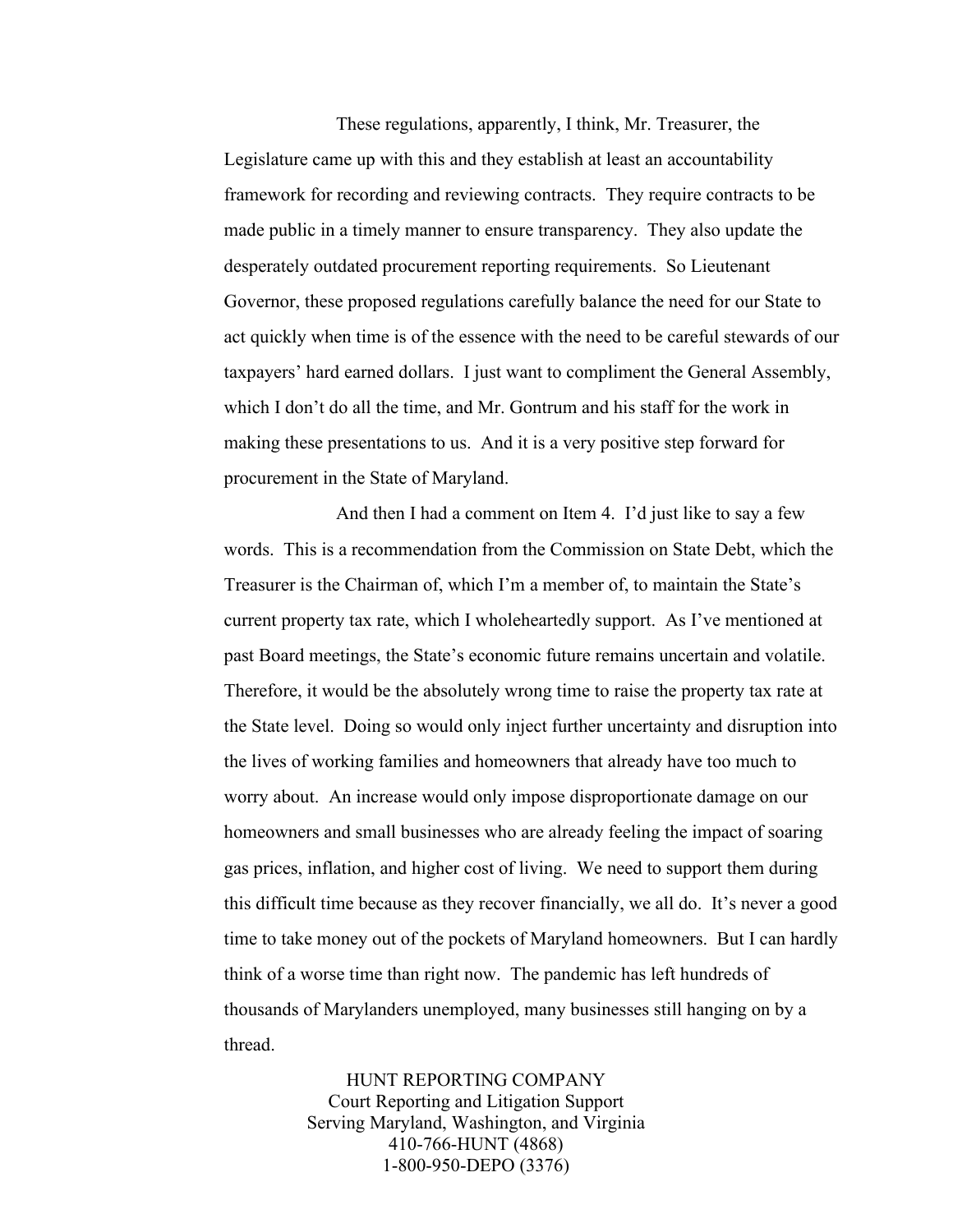So I'd like to thank both the Governor and the General Assembly for the tax relief legislation that was passed during the most recent legislative session. As we know, the real, and this is the key issue here, I can't emphasize this enough, the real tax burden for Marylanders is the local property tax.

LIEUTENANT GOVERNOR RUTHERFORD: You are absolutely right.

COMPTROLLER FRANCHOT: Just realize this is, when you talk about driving retirees on fixed incomes out of the State of Maryland, that's the problem. I live in the People's Republic of Takoma Park. If it moves, they tax it. I just got my tax notice. They are raising taxes six or seven percent in order to "balance next year's budget." We don't, that's not a good situation for particularly seniors on fixed incomes that want to stay in their homes, want to stay in Maryland. That local property tax is so much larger than what we are limiting right now --

LIEUTENANT GOVERNOR RUTHERFORD: No -- COMPTROLLER FRANCHOT: -- with the Treasurer -- LIEUTENANT GOVERNOR RUTHERFORD: -- it's very small, you're right.

COMPTROLLER FRANCHOT: -- but it is unfortunately an economic burden on Marylanders' quality of life. I hope leaders at all levels of government can take a look and figure out a way to deliver some relief in that area. And so thank you to the citizens of Maryland. They have given us jurisdiction over their hard earned dollars. I applaud the Chairman of the Commission on State Debt, the Treasurer, for the recommendation and urge the full Board of Public Works to concur. I'd like to be registered, if I could, in retrospect, as being associated with the passage of that.

And then also on the Secretary's Agenda, I see Mr. Bloodsworth is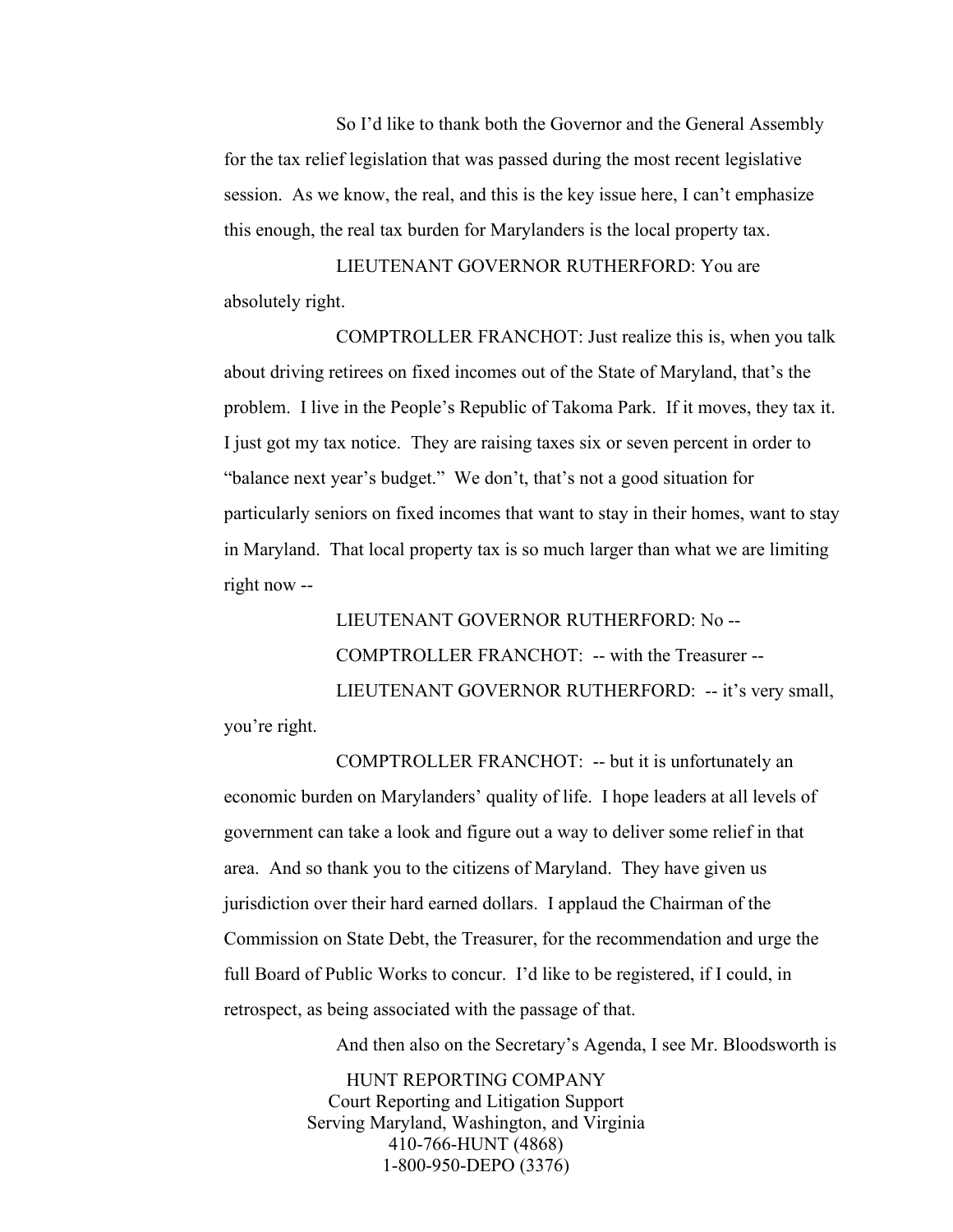here. And I just want to say how much I appreciate him being here and being a citizen of the State, and someone we can give honor and respect to, despite the false accusations and his baseless imprisonment, the unconscionable broken system that he experienced. But we gave him I think the Board in October hundreds of thousands of dollars in additional compensation, in addition to what we previously granted to Mr. Bloodsworth back in -- I can't even remember when it was, Kirk. But God bless you. I'm glad we did that.

So I'd like to use the clarification, I'm still concerned about why is this agreement for benefits and services before us, before the Board today? My understanding, and perhaps the Treasurer can clarify things, because he recently was with the Legislature, my understanding of the Walter Lomax Act is that this Board is responsible for paying compensation to erroneously incarcerated individuals and other State agencies and us are responsible for providing benefits and services such as housing, educational offerings, driver's licenses, etcetera. My question is we, as this is being considered this morning, is what authority do we have as the Board of Public Works to decide that these agreements presented to us are insufficient or otherwise inappropriate? I certainly have no issues with the agreement for Mr. Bloodsworth. But I understand there are a number of petitions pending from recently exonerated individuals. If for example in one of these cases a similar agreement was proposed and this Board decided to disregard the agreement and say that providing, for example, a physical house, that's what the law says, to provide housing. Not some kind of payment, God bless you, for your landlord. You've got that provision covered, Mr. Bloodsworth. But do we have the power under the Walter Lomax Act to disapprove an agreement of say just cash for a landlord and say that providing a physical house is what the legislation means, and that it's more appropriate for that individual than providing a check as we're doing today?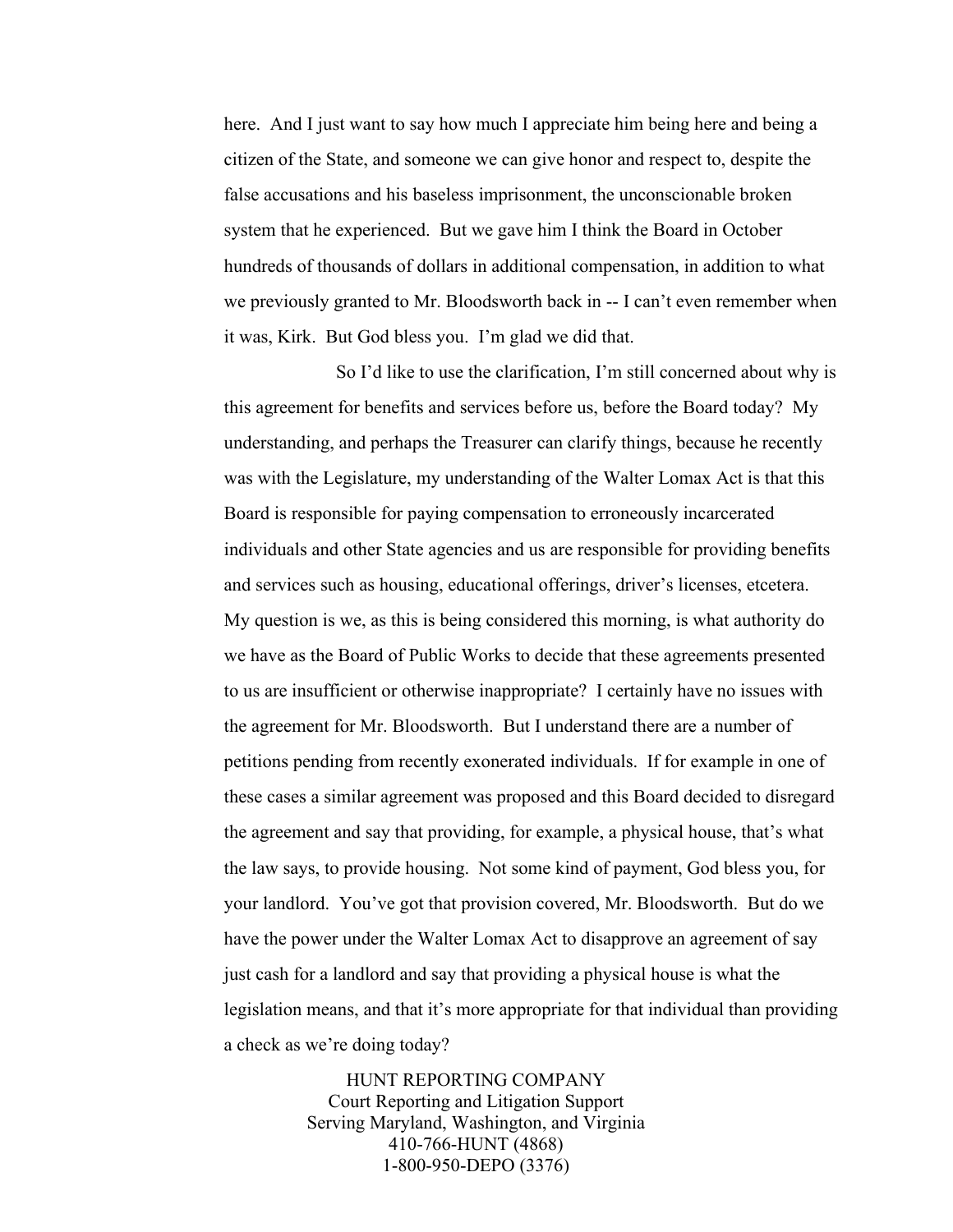And then on one additional question, this item includes the payment of attorney's fees beyond what this Board previously approved last October, and beyond the amount of attorney's fees called for in the Walter Lomax Act. Why is it in the best interests of State taxpayers to compensate counsel beyond what is required by the law?

So do I support Kirk completely? Yes. And once again, apologize on behalf of the State of Maryland. But I just want to understand. I don't know whether someone brought this up already, but what are the requests that we're going to be seeing before the Board of Public Works? Not in Mr. Bloodsworth's situation, but in future exonerated individuals. And how do we manage that as far as what the law demands and what we are being asked to approve? I'm happy to turn that over to the Secretary if he wants to comment on it.

SECRETARY GONTRUM: Mr. Comptroller, we have Mr. David Beller from the Office of the Attorney General here to discuss Item 17 on the Secretary's Agenda, which is the proposed settlement agreement for Mr. Bloodsworth.

COMPTROLLER FRANCHOT: Maybe it was already talked about.

LIEUTENANT GOVERNOR RUTHERFORD: No, we didn't discuss it but --

COMPTROLLER FRANCHOT: Oh, okay. Thank you.

LIEUTENANT GOVERNOR RUTHERFORD: Are you muted?

We can't, we're not hearing you. We're still not hearing you.

TREASURER DAVIS: So I'm not the only one that has problems.

(Laughter.)

LIEUTENANT GOVERNOR RUTHERFORD: I don't know if it's on our end or --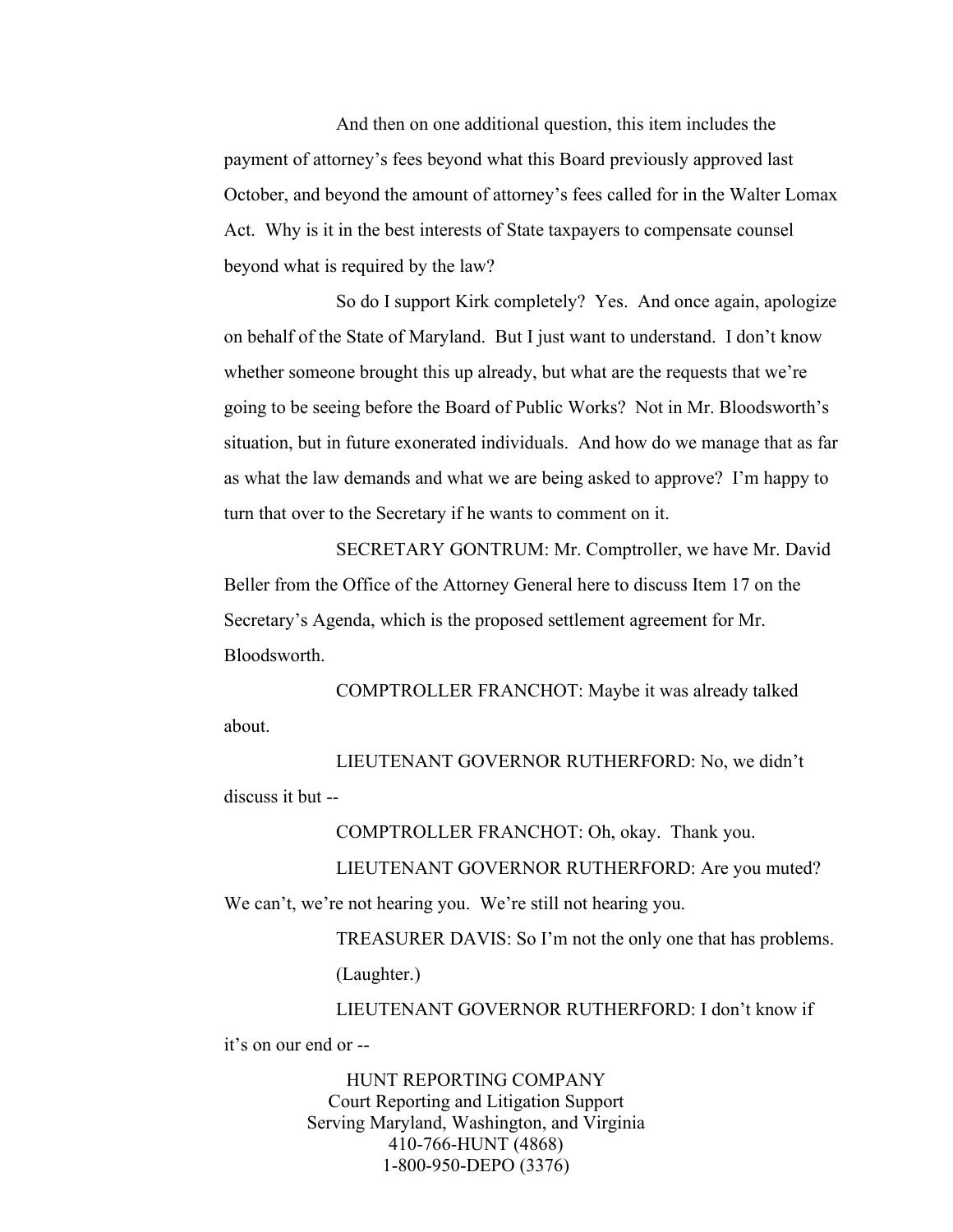SECRETARY GONTRUM: Mr. Beller, oh, Mr. Beller, please try now. Thank you.

> MR. BELLER: All right. Are you able to hear me now? LIEUTENANT GOVERNOR RUTHERFORD: Yes.

MR. BELLER: All right. Thank you. Ms. Karen Valentine from the Office of the Attorney General was to be the primary speaker. So before I respond, if she is available, since she was the one that handled Mr. Bloodsworth's case, I would defer to her. If she is not here, I can attempt to respond.

LIEUTENANT GOVERNOR RUTHERFORD: Okay. Identify yourself, please.

MR. BELLER: David Beller, Principal Counsel with the Maryland Department of Human Services.

LIEUTENANT GOVERNOR RUTHERFORD: Thank you.

SECRETARY GONTRUM: Mr. Beller, Ms. Valentine is not present. Assistant Attorney General Valentine is not present.

COMPTROLLER FRANCHOT: So let me just reclarify my question. If you are with that organization, why aren't we providing a house, since that is what the legislation suggests is appropriate? Why are we just approving a certain amount of money, I guess for rent? Is that what we are talking about?

MR. BELLER: Yes. It is an amount of money based upon a formula, the median cost of rental housing. And the answer to that would best be given by the Department of Housing and Community Development. But the response has been that they don't have a stock of housing to supply. And that's not what the State has available. So the decision to provide an amount of money in lieu of physical housing was a product of the fact that the State doesn't have a housing stock to supply in that manner.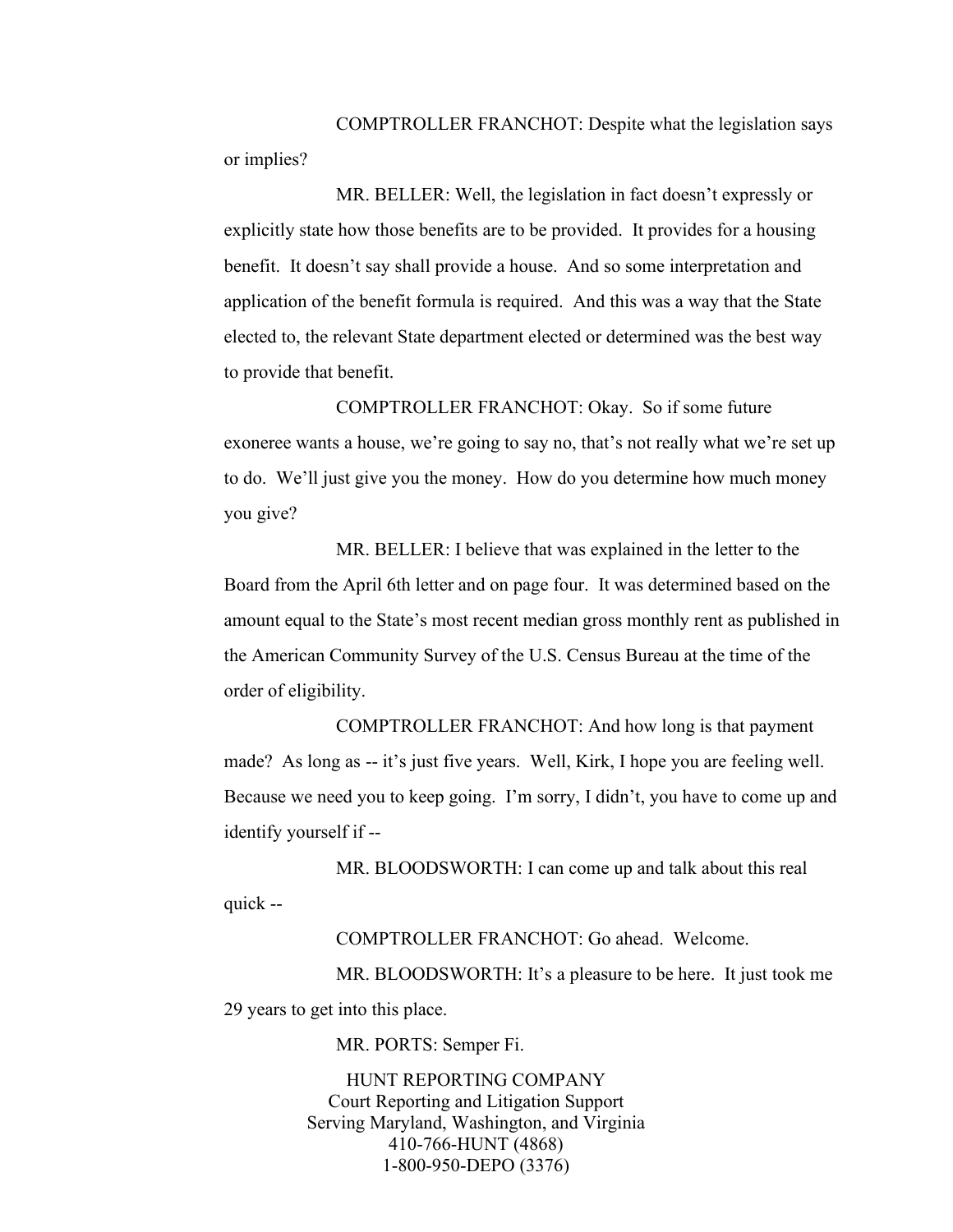## 4/27/2022 \*Board of Public Works\*

MR. BLOODSWORTH: Always faithful. I really appreciate, Governor, and Comptroller, and the Treasurer, and everyone here, Mr. Secretary. I stood right in here, you know, where for 20 years to stop the death penalty in this State, and I did it. Nobody will die in this State based on my work here.

Now as far as we made a deal with the State. We talked with the State and they worked with us. I worked with Baltimore County, Mr. Shellenberger and everybody. We had the, a big hearing was held by an administrative judge. And she made the recommendations, 27 different things she recommended. So I don't live in the State of Maryland, unfortunately. And as it turned out, I got \$300,000 in the first shot and so this was retroactive and they brought it back this time with the Walter Lomax Act. And I was entitled to it from what monies are spent today. So we figured, you know, \$83,000 is going to make a nice down payment for a house no matter if live on the moon. I just want a nice place to go and I want something to put in the bank or put somewhere in a retirement savings account, which is provided in the provision and we all worked it out. And that's how we are here today. I would have gotten a lot more had this happened, you know, I just got out the other day. You know, this would have cost everybody here a lot. But I think, you know, I'm 61 years old. I just got through liver cancer. I had a tumor on my liver. I'm trying to get something started, trying to have something for my future. And I agreed to the terms myself. And I'm just waiting for the check. You can help me on that, can't you?

## COMPTROLLER FRANCHOT: Yeah --

(Laughter.)

SECRETARY GONTRUM: Mr. Bloodsworth, if you could identify yourself for the record, sir?

MR. BLOODSWORTH: My name is Kirk Noble Bloodsworth. I'm the first Death Row convict to be exonerated by DNA in the United States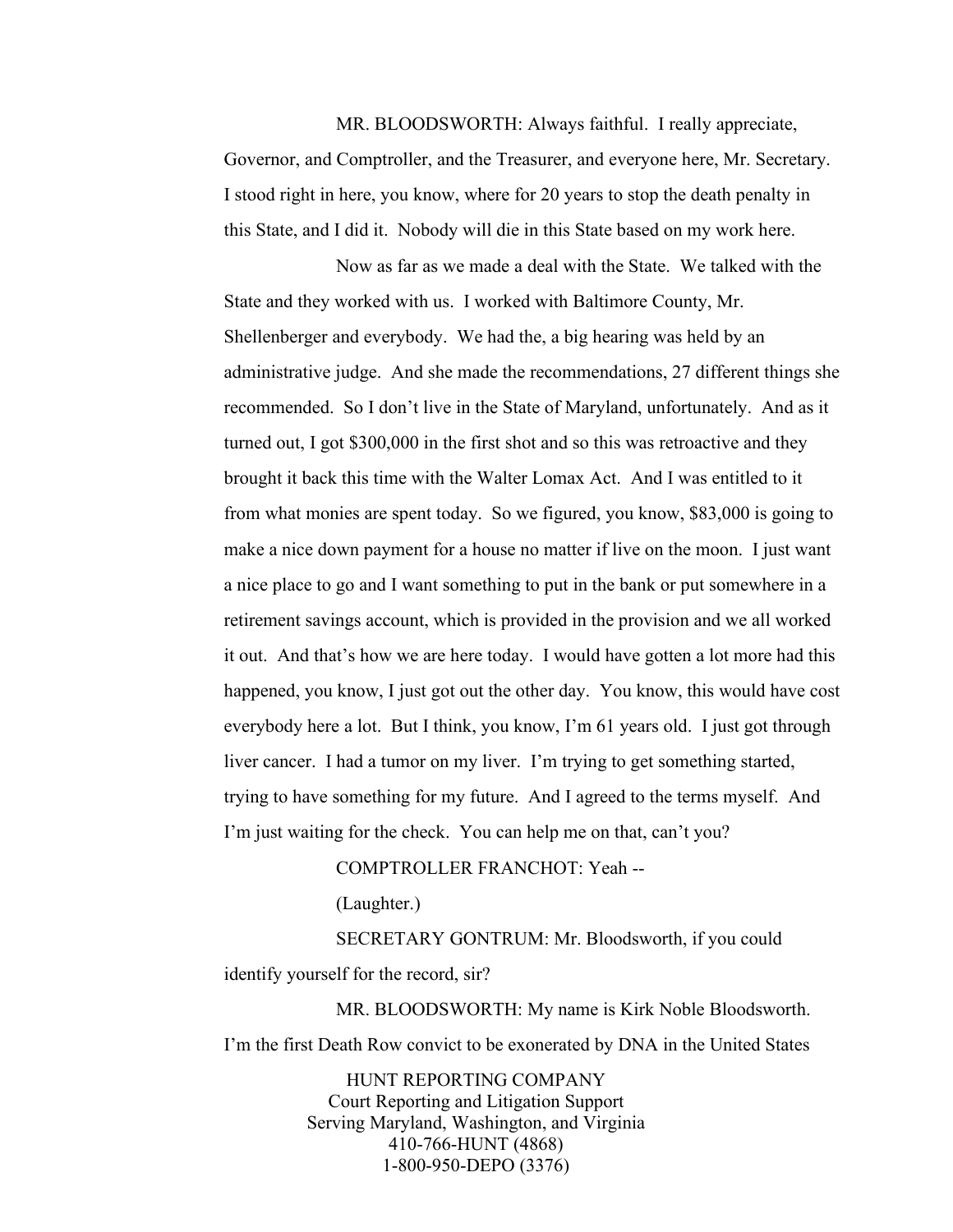and here in the State of Maryland.

COMPTROLLER FRANCHOT: Swing by my office later on today.

MR. BLOODSWORTH: If I can do it, sir, I will.

COMPTROLLER FRANCHOT: Yeah. We'll take care of you and thank you.

MR. BLOODSWORTH: I know you will, I know you will, sir. I know you will. And Lieutenant Governor, I'm sorry I don't know you too well. But you guys, I take, you know, I love the State of Maryland. But in my case, in 1984 from 1993, it wasn't a land of pleasant living. It was bad shape.

COMPTROLLER FRANCHOT: So this is --

MR. BLOODSWORTH: I was accused of one of the most brutal crimes that ever happened, based on the eyewitness of a man that they described as six foot five, curly blond hair, bushy mustache, tan skin, and skinny. I don't believe that fits my skinny part no matter what you do.

(Laughter.)

MR. BLOODSWORTH: The real killer turned out to be five foot six and 160 pounds. And so, you know, at the end of the day, I didn't expect to do all this. I just came up here on a whim. You know, I knew everybody was having problems. They said they weren't going to, we made an agreement with the payment schedule and everything with the State, with the Board, I mean, back in October. And I'm hearing that I'm supposed to get all this straight this week, end of this week. So I'll hold you to it if you say so.

(Laughter.)

LIEUTENANT GOVERNOR RUTHERFORD: It has already been approved, so.

COMPTROLLER FRANCHOT: Yeah. I'm the paymaster so stop,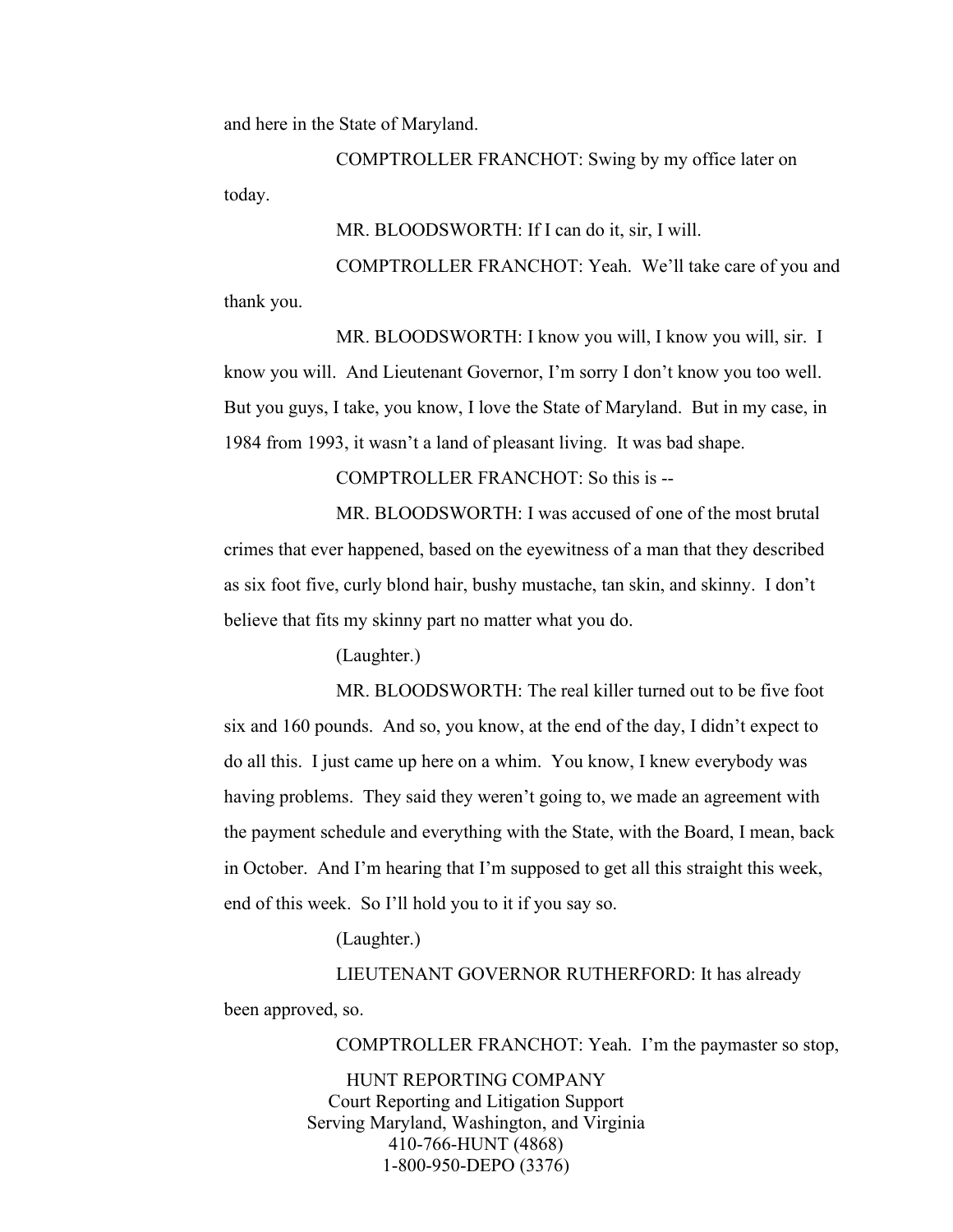him.

swing by. But I just wanted to thank you for everything that you represent, because you have made a big difference in the State of Maryland. And God bless you. And I see this \$81,000 as a path --

> MR. BLOODSWORTH: \$83,000 something -- COMPTROLLER FRANCHOT: \$83,000 -- LIEUTENANT GOVERNOR RUTHERFORD: Don't shortchange

COMPTROLLER FRANCHOT: Yeah --

(Laughter.)

COMPTROLLER FRANCHOT: And but I see it as a path to homeownership for --

MR. BLOODSWORTH: That's right. You know, I never could have a house. It has taken me, I've been out now 29 years --

LIEUTENANT GOVERNOR RUTHERFORD: Okay, thank you.

MR. BLOODSWORTH: My mother passed away five months before I got out. My dad just died last summer, 93 he was. And he said don't stop. You know, he was telling me that all the time. My mother said, stand up for yourself. I've been standing up at this podium in this State as long as I could. And it's for the Marylanders. You can face it now that there ain't no Marylander in this State would ever have to go to Death Row ever if you are innocent. I can't get them out if they are dead. And that's what I do. I'm the Executive Director for Witness to Innocence today. And you know, we're going to try to do the best thing we can for folks if they are there. And I appreciate your time. I'm sorry --

> LIEUTENANT GOVERNOR RUTHERFORD: No, no apology -- MR. BLOODSWORTH: Thank you.

LIEUTENANT GOVERNOR RUTHERFORD: Thank you.

COMPTROLLER FRANCHOT: Yeah.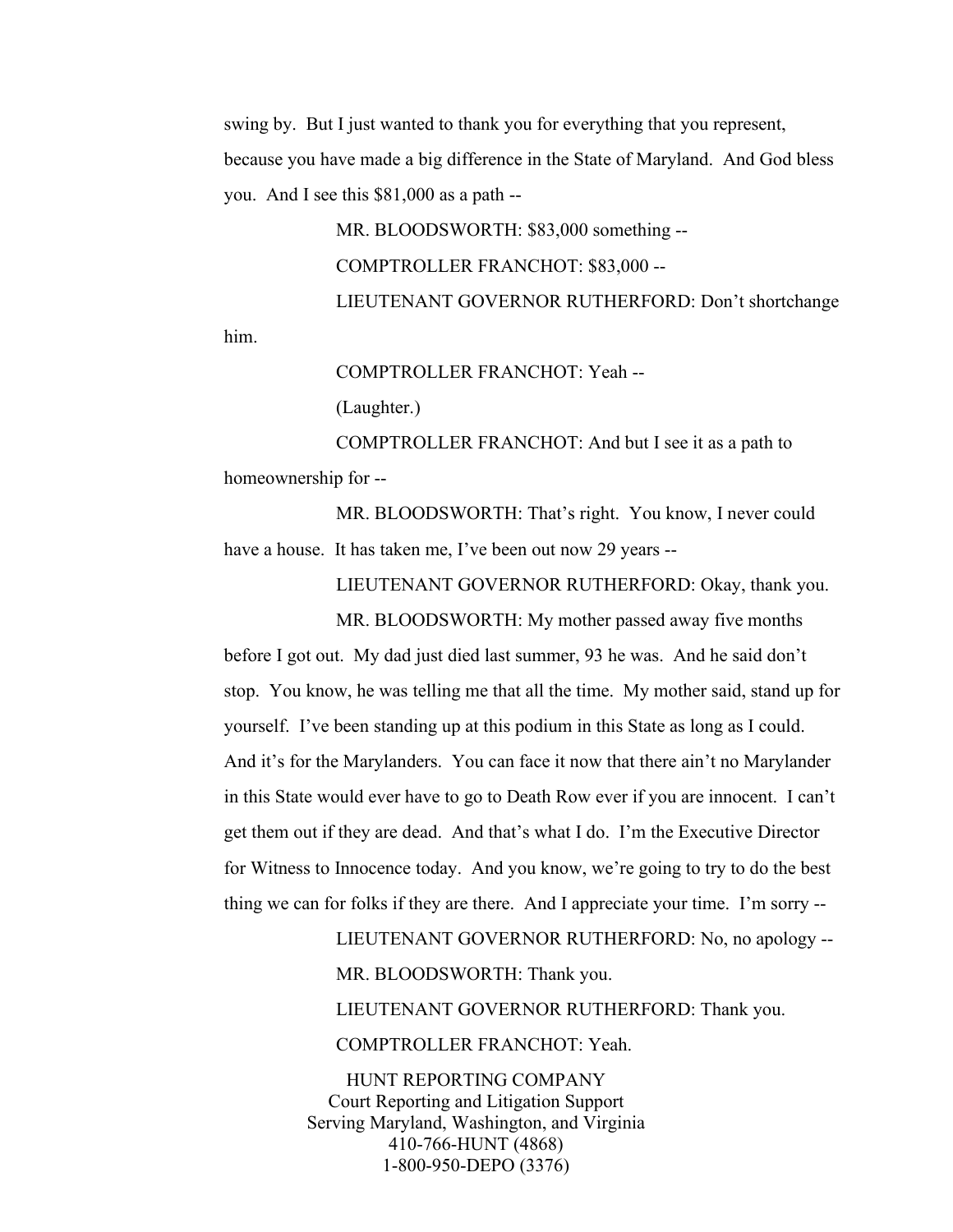LIEUTENANT GOVERNOR RUTHERFORD: Thank you. COMPTROLLER FRANCHOT: Good. MR. BLOODSWORTH: I'll see you all later --(Applause.) LIEUTENANT GOVERNOR RUTHERFORD: All right. COMPTROLLER FRANCHOT: So I just have a couple of more items off of --

LIEUTENANT GOVERNOR RUTHERFORD: Thank you.

COMPTROLLER FRANCHOT: -- one off of DNR's Agenda,

Item 2A. I just, this may have been talked about also. This is \$5.2 million -- LIEUTENANT GOVERNOR RUTHERFORD: Carr's Beach? We did talk about that.

COMPTROLLER FRANCHOT: Yes, Carr's Beach is just unbelievable. I wasn't completely aware of this but I visited the Banneker-Douglass Museum here in Annapolis recently and they had a huge display. And -

LIEUTENANT GOVERNOR RUTHERFORD: -- my mother

went to Carr's Beach and we talked about that.

COMPTROLLER FRANCHOT: Well --

LIEUTENANT GOVERNOR RUTHERFORD: You should have

asked me.

-

COMPTROLLER FRANCHOT: -- they referred to it as the

miniature Woodstock. So give my regards to your mother.

LIEUTENANT GOVERNOR RUTHERFORD: Well --

COMPTROLLER FRANCHOT: And you know, this is a great unbelievable cultural treasure that we had back in the day. And legendary performers Billie Holiday, the Temptations, and I just want to applaud Anne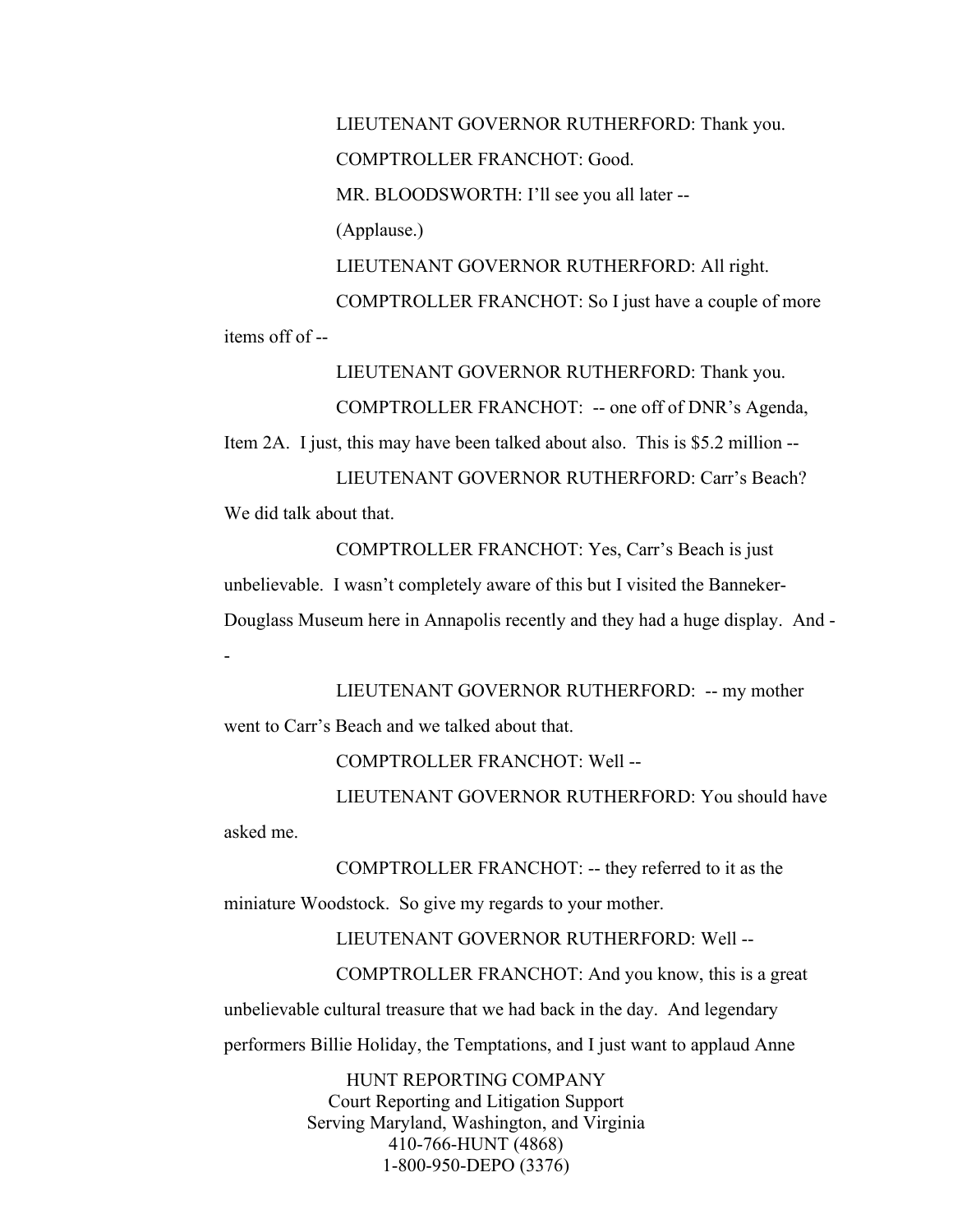Arundel County for acquiring this --

LIEUTENANT GOVERNOR RUTHERFORD: No. The State acquired it.

COMPTROLLER FRANCHOT: -- oh, the State acquired it -- LIEUTENANT GOVERNOR RUTHERFORD: The State acquired it, Program Open Space, their portion. I explained that at one point we got some not resistance but slow motion from the county, and we were threatening to just buy it outright.

> COMPTROLLER FRANCHOT: Oh, okay. I'm sorry. LIEUTENANT GOVERNOR RUTHERFORD: So that's all right. COMPTROLLER FRANCHOT: I wanted to commend the -- LIEUTENANT GOVERNOR RUTHERFORD: The city was very

good –

COMPTROLLER FRANCHOT: Good. That's terrific. And -- LIEUTENANT GOVERNOR RUTHERFORD: The City of

Annapolis was very good.

COMPTROLLER FRANCHOT: I'm glad that was noted. And then finally on MDOT, Item 11, that's a request to approve MTA's abandonment fee agreement with Bethesda Crossing, the two parcels that were not acquired apparently. I hate to say that we're spending \$1.2 million for nothing, but maybe I guess Mr. Ports as well --

VOICE: Talk to Mr. Bloodsworth.

LIEUTENANT GOVERNOR RUTHERFORD: It's better than 57, I guess.

COMPTROLLER FRANCHOT: It was --

LIEUTENANT GOVERNOR RUTHERFORD: They should have

known.